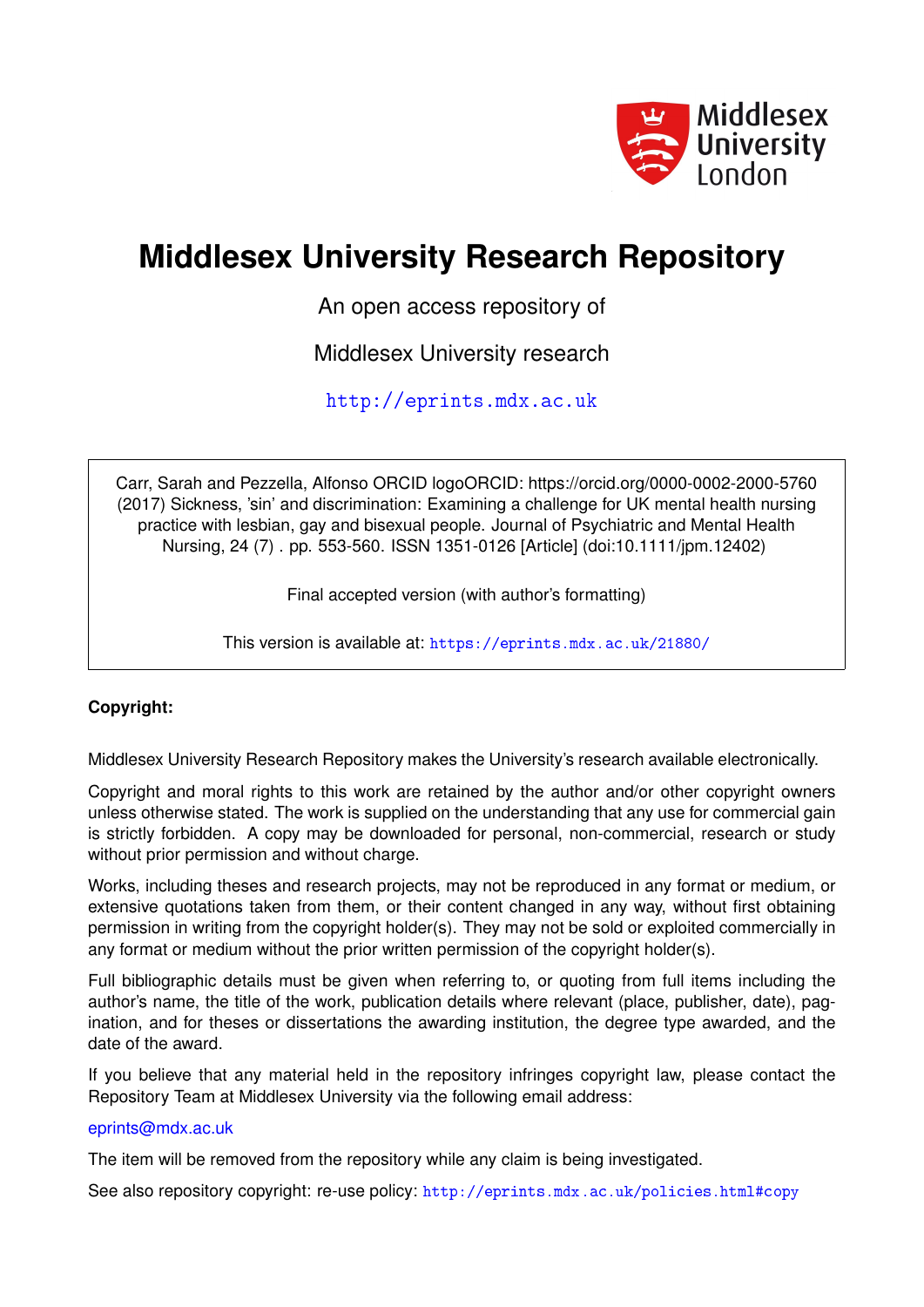|  | Journal of Psychiatric and Mental Health Nursing: Essays and Debates Paper |  |  |  |
|--|----------------------------------------------------------------------------|--|--|--|
|--|----------------------------------------------------------------------------|--|--|--|

- *May 2017: doi: 10.1111/jpm.12402*
- 
- **health nursing practice with lesbian, gay and bisexual (LGB) people**

**Sickness, 'sin' and discrimination: Examining a challenge for UK mental** 

- 
- Sarah Carr, PhD., Associate Professor of Mental Health Research,
- 8 Department of Mental Health, Social Work and Integrative Medicine,
- Middlesex University London.
- 
- Alfonso Pezzella, MSc., Associate Lecturer in Mental Health, Department of
- Mental Health, Social Work and Integrative Medicine, Middlesex University
- London.
- 
- *This paper is based on a presentation originally given at the Mental Health*
- *Nursing 'Proud to be Different' Conference, School of Health and Education,*
- *Middlesex University London, 12th May 2016.*
- 
- There are no conflicts of interest that the authors are aware of.
- **Corresponding author:**
- Dr. Sarah Carr,
- Associate Professor of Mental Health Research,
- Department of Mental Health, Social Work and Integrative Medicine,
- Middlesex University London,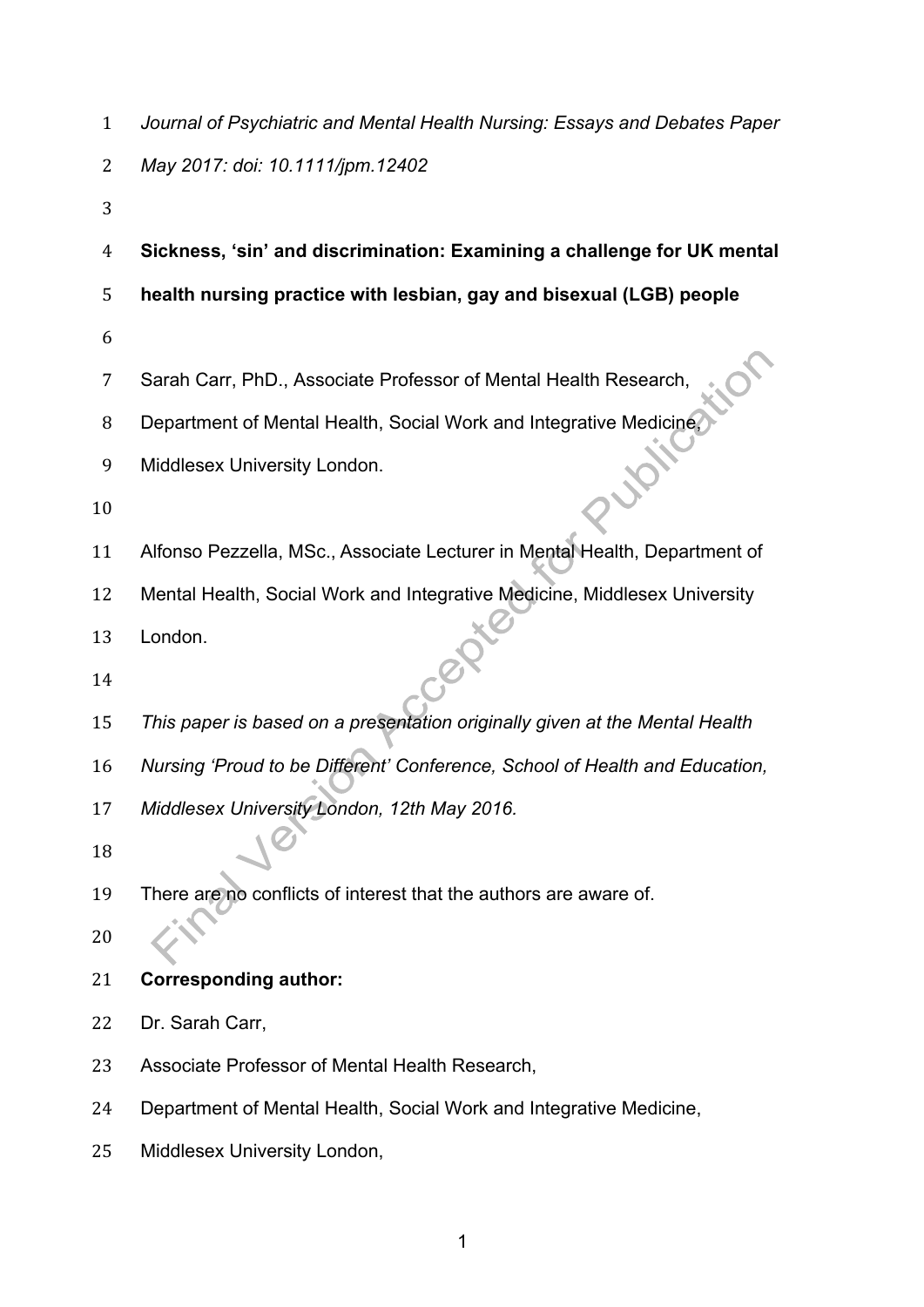- Hendon Campus,
- The Burroughs,
- London NW4 4BT
- UK
- s.carr@mdx.ac.uk
- 

## **Introduction**

| 31 |                                                                                |
|----|--------------------------------------------------------------------------------|
| 32 | <b>Introduction</b>                                                            |
| 33 |                                                                                |
| 34 | Curing 'homosexuality' or same-sex attraction has been a recurrent trope in    |
| 35 | Western psychiatry and mental health services for over a century. Despite the  |
| 36 | progress made in the United Kingdom (UK) with equality legislation,            |
| 37 | improvements in general social attitudes and the slowly increasing confidence  |
| 38 | of lesbian, gay and bisexual (LGB) individuals and communities (Carr, 2005),   |
| 39 | it appears to pose challenges for practice in the UK even today. This was      |
| 40 | recently highlighted in 2014 when the Department of Health requested the       |
| 41 | publication of a consensus statement from major UK mental health               |
| 42 | professional bodies outlining concern about and opposition to 'conversion' or  |
| 43 | 'reparative' therapy being offered to LGB people by practitioners (often       |
| 44 | working within a religious frame of reference) claiming to be able to 'cure'   |
| 45 | same-sex attraction (UK Council for Psychotherapy, 2014).                      |
| 46 |                                                                                |
| 47 | Historically, in Western psychiatry the clinical 'problem' focus has been same |
| 48 | sex attraction, which has often been confused or conflated with gender         |
| 49 | identity issues because of gender non-conformity in some LGB people            |
| 50 | (Drescher 2015; Bayer, 1981). The focus of this article is on LGB people and   |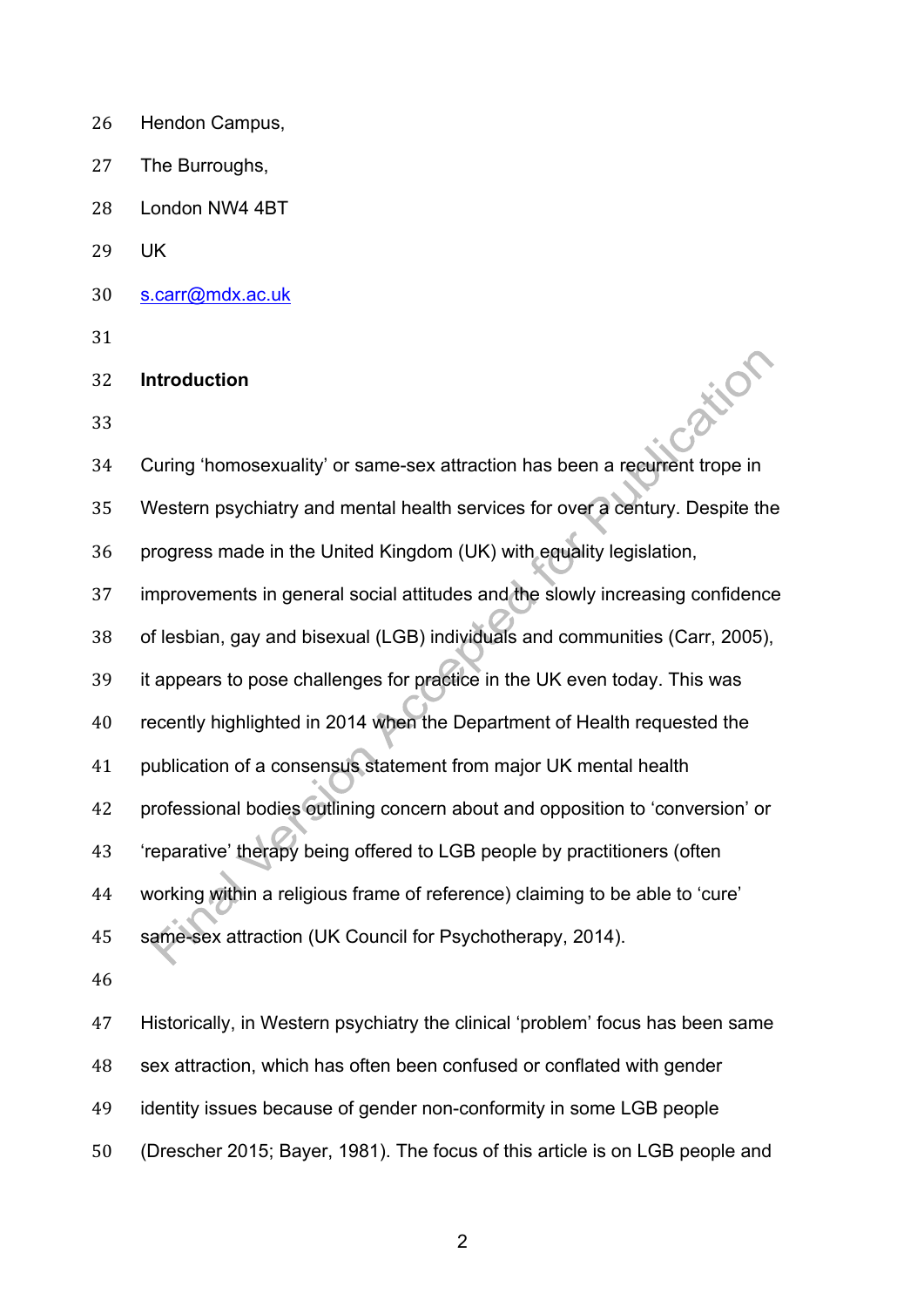same-sex attraction. LGB people have greater risk of experiencing certain types of mental distress, self-harm and suicidal thoughts and behaviour as well as at risk of experiencing discrimination within mental health services (Fish, 2009; Carr, 2005).

 In this paper we explore some of the research evidence and service user experience in order to map out the evolution of clinical practice and thought regarding the mental health of LGB people; that is, people who are sexually attracted to and have relationships with those of the same sex as them. We argue that there appear to be some emerging new challenges to achieving safe, effective mental health care for LGB people in UK nursing practice. We assert that a type of discrimination in mental health services is appearing that has its origins in certain practitioner religious beliefs where same-sex attraction is interpreted as sinful. This has led to the re-emergence of the idea that LGB people can be cured of their same-sex attraction, but with religious rather than psychiatric conceptual underpinnings, both in the UK and in the US (Drescher, 2015; Morrow & Beckstead, 2004). We argue that this may have particular implications for mental health nursing practice generally and particularly in the UK context, where nurses express religious beliefs that bring them into conflict with the UK Nursing and Midwifery Council (NMC) Code of Conduct (NMC, 2015) and their legal obligation to work within the UK Equality Act 2010 (Legislation.gov.uk, 2010).

 **The UK evidence base on mental health problem prevalence, risk and 'minority stress' in LGB communities**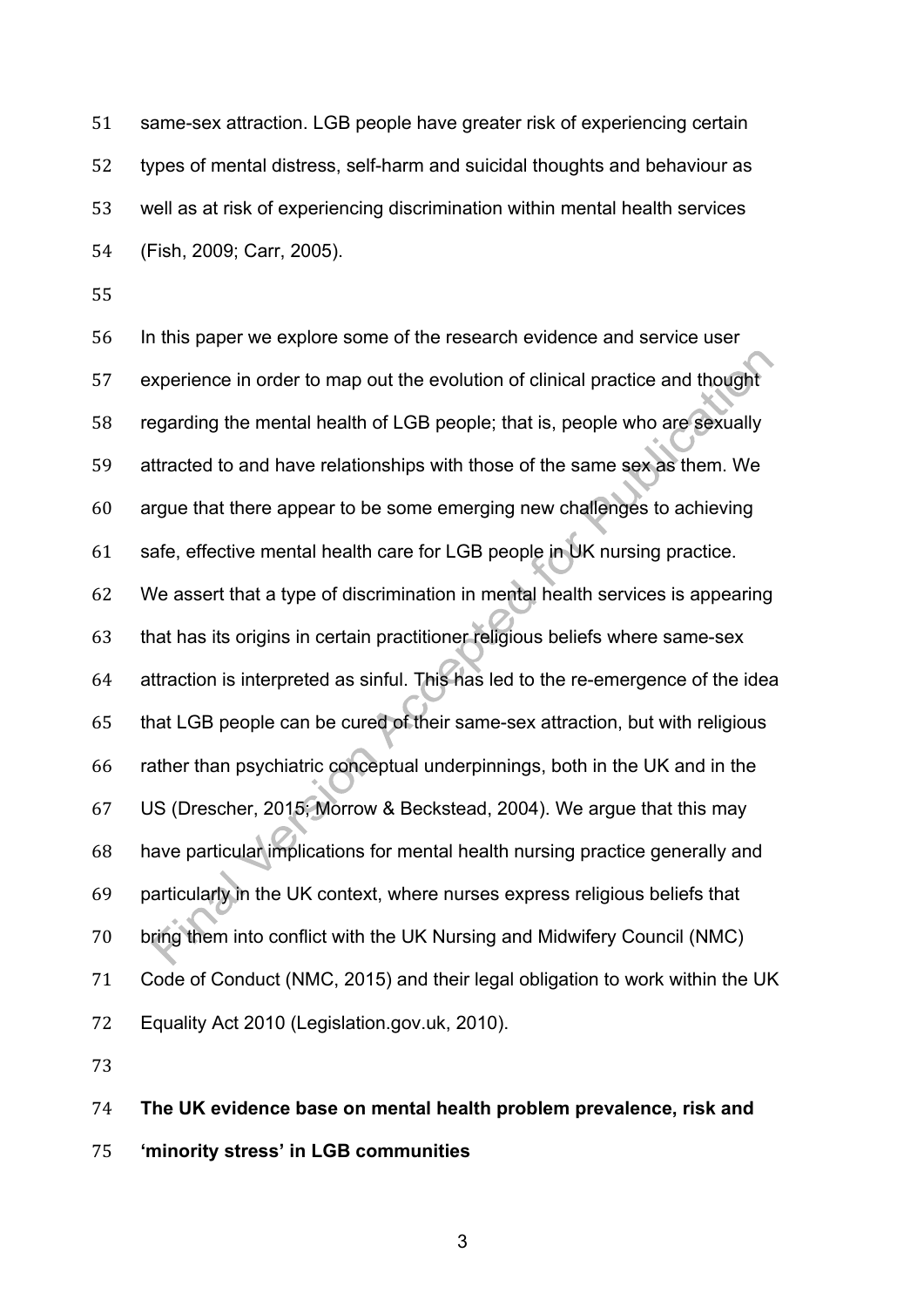| 77  | A robust body of epidemiological evidence now shows that in the UK, LGB         |
|-----|---------------------------------------------------------------------------------|
| 78  | people experience poorer mental than the general population. A systematic       |
| 79  | review conducted in 2009 by public health academics at Birmingham               |
| 80  | University synthesized data from 2 previous systematic reviews, 11              |
| 81  | quantitative studies and 14 qualitative studies and 9 surveys (Meads et al      |
| 82  | 2009). The study revealed marked figures when comparing rates of several        |
| 83  | different mental health conditions in LGB people and overall figures for the    |
| 84  | general population. The table below summarises the relevant comparison          |
| 85  | ranges from the study data.                                                     |
| 86  |                                                                                 |
| 87  | [INSERT TABLE 1: Comparison of rates of mental health conditions in LGB         |
| 88  | population vs. general population (adapted from Meads et al, 2009)]             |
| 89  |                                                                                 |
| 90  | The researchers also found that LGB people had poorer health behaviours,        |
| 91  | including addiction and that homophobia, heterosexism, misunderstandings,       |
| 92  | lack of knowledge, lack of protocols, poor staff confidence and a lack of LGB   |
| 93  | resources were barriers to all health care, not just mental health care and     |
| 94  | support.                                                                        |
| 95  |                                                                                 |
| 96  | A later prevalence study looked at data from the 2007 UK Adult Psychiatric      |
| 97  | Morbidity Survey, which surveyed a representative sample of over 7,400          |
| 98  | people. They found that the 'non-heterosexual' population is twice as likely as |
| 99  | the general population to have neurotic disorders, depressive episodes,         |
| 100 | generalized anxiety disorder, obsessive compulsive disorder, phobic disorder,   |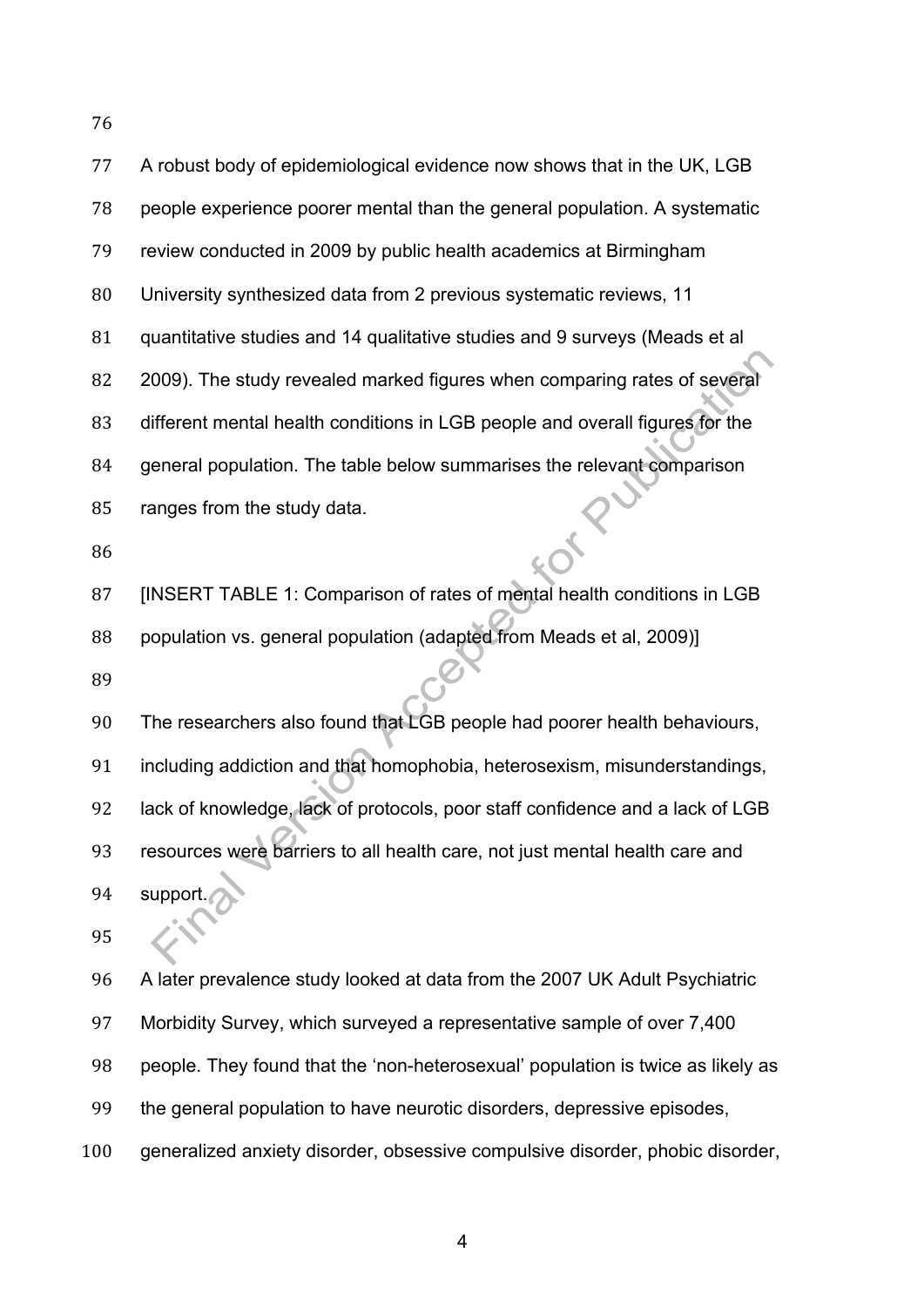suicidal thoughts and acts, self-harm and addictions (Chakraborty et al, 2011). 

 Similarly, recent analysis of 12 UK population surveys found that 'in the UK, LGB adults have higher prevalence of poor mental health and low wellbeing when compared to heterosexuals, particularly younger and older LGB adults' (Semlyen et al, 2016 p.1). Unfortunately, the data sources did not allow the researchers to disaggregate ethnic or gender differences for the LGB subinca sample.

 So why is the prevalence of mental health problems higher for LGB people in the UK (and possibly elsewhere)? To begin to understand, it is very helpful to draw on the 'minority stress' theory originating with the psychologist Ilan Meyer, who offered 'a conceptual framework for understanding this excess in prevalence of disorder in terms of minority stress - explaining that stigma, prejudice, and discrimination create a hostile and stressful social environment that causes mental health problems' (Meyer, 2003 p.674). Reflecting on Meyer's concept and explanatory framework, in interpreting their research findings, Chakraborty et al (2011) reasoned that:

**Perceived and actual discrimination may act as a social stressor in the**  genesis of mental health problems in this population.' (Chakraborty et al, 2011 p.147).

 Again, drawing on Meyer's (2003) theory, they concluded by arguing for a social and clinical understanding of the social impacts of discrimination on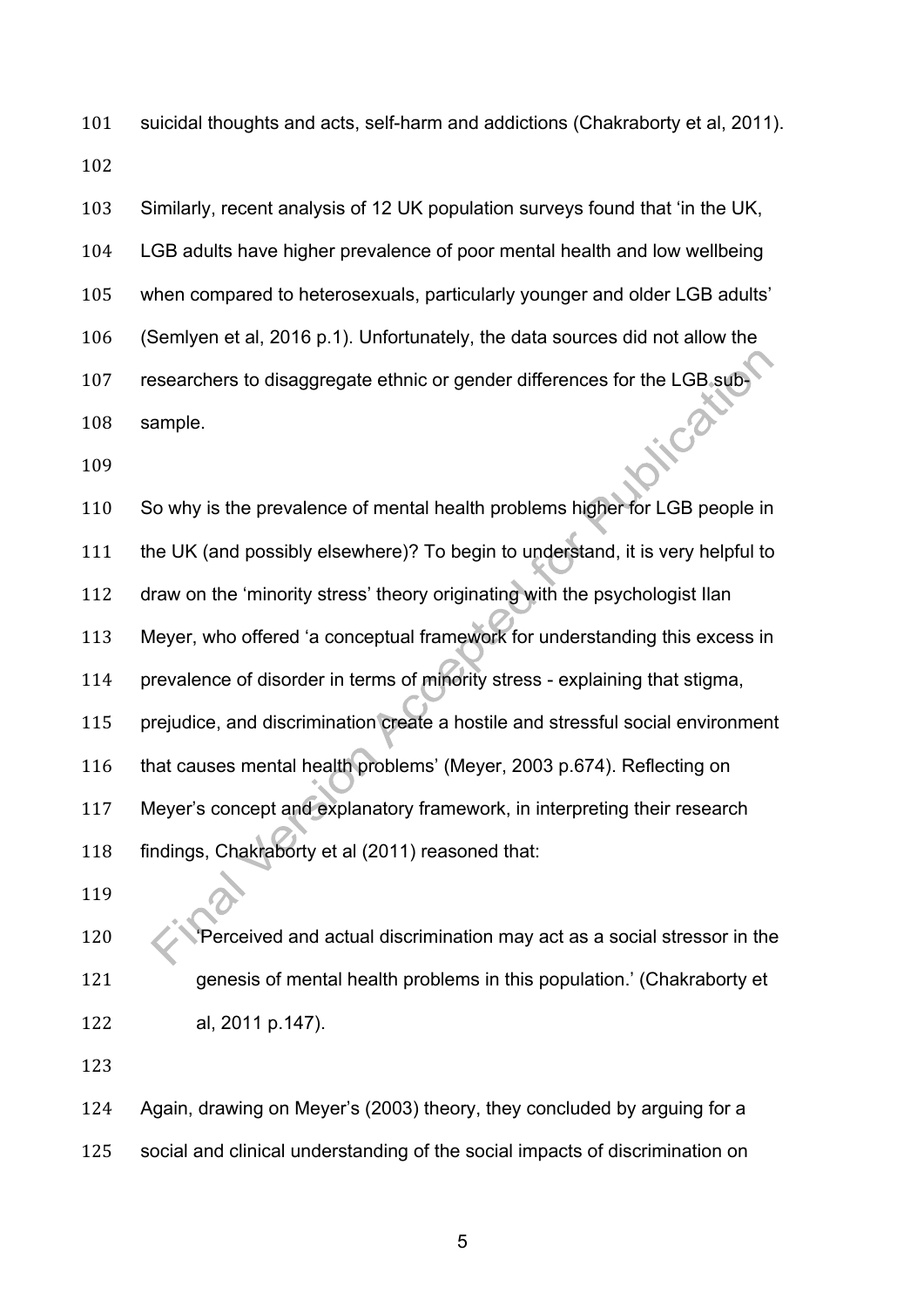mental health. They cite the following as being potentially damaging sources

of social or 'minority' stress that may have long term impacts on the mental

health and wellbeing of LGB people:

- 130 'Experience of prejudice
- 131 Expectations of rejection
- 132 Hiding and concealing
- 133 Internalised homophobia
- 134 Ameliorative coping processes.'
- 

(Adapted from Chakraborty et al, 2011)

 $\begin{pmatrix} 138 \end{pmatrix}$  Calculated from Chakraborty et al. 2011)<br>
138 Chakraborty et al's (2011) application of Meyer's (2003) minority stress theory

as a potential explanation for their findings is supported by evidence from an

earlier US prevalence study on LGB people's risk of developing 'stress-

sensitive psychiatric disorders' and the role of perceived discrimination in

generating that risk (Mays & Cochran, 2001). The authors conclude that

'higher levels of discrimination may underlie recent observations of greater

 psychiatric morbidity among lesbian, gay and bisexual individuals' (Mays & Cochran, 2001 p. 1869).

[INSERT FIGURE 1: Meyer Minority Stress Process among Lesbian, Gay,

and Bisexual Populations (Meyer, 2003, p. 679)]

The evidence suggests that LGB people are at higher risk of experiencing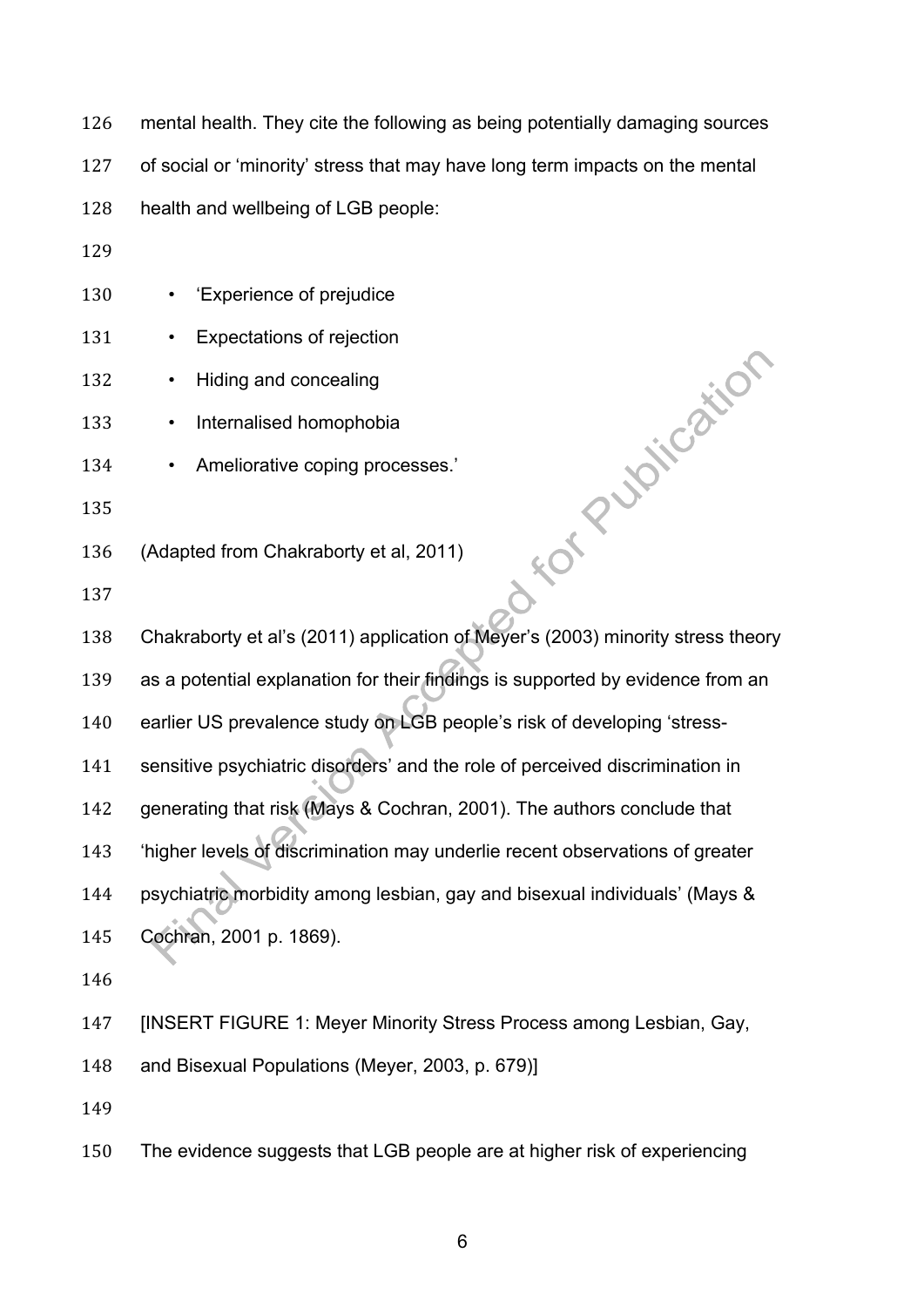mental health problems, including suicide attempts, self-harm and addictions,

so it is likely that a disproportionately high number of LGB people will use

mental health or addictions services at some point. Therefore the next

question is, given the historical role of psychiatry and therapy in attempting to

'cure' same-sex attraction, is mental health practice, including nursing,

156 replicating patterns of damaging social and minority stress that have been<br>157 experienced in the wider world?<br>158

experienced in the wider world?

## **Current experiences of LGB people in UK mental health services**

 Unfortunately, research is suggesting that, despite social and legal progress for LGB civil rights in Britain and the inclusion of sexual orientation as a protected characteristic in the UK Equality Act 2010 (Legislation.gov.uk, 2010), the answer to the question posed above remains 'Yes'. There is consistent evidence from UK research sources from over a number of years 166 to strongly suggest that, as well as experiencing poorer mental health, LGB people in the UK can also experience poorer mental health practice and support.

 In 2009, it was reported that 'in [UK] mental health provision lesbians and gay men have reported insensitive and sometimes hostile treatment by professionals despite being proportionally greater users of services' (Fish, 2009 p.47). Ten years ago the UK Government Department of Health recognised that 'the "double jeopardy" associated with being BME [black and minority ethnic] and LGB may increase the likelihood of adverse experiences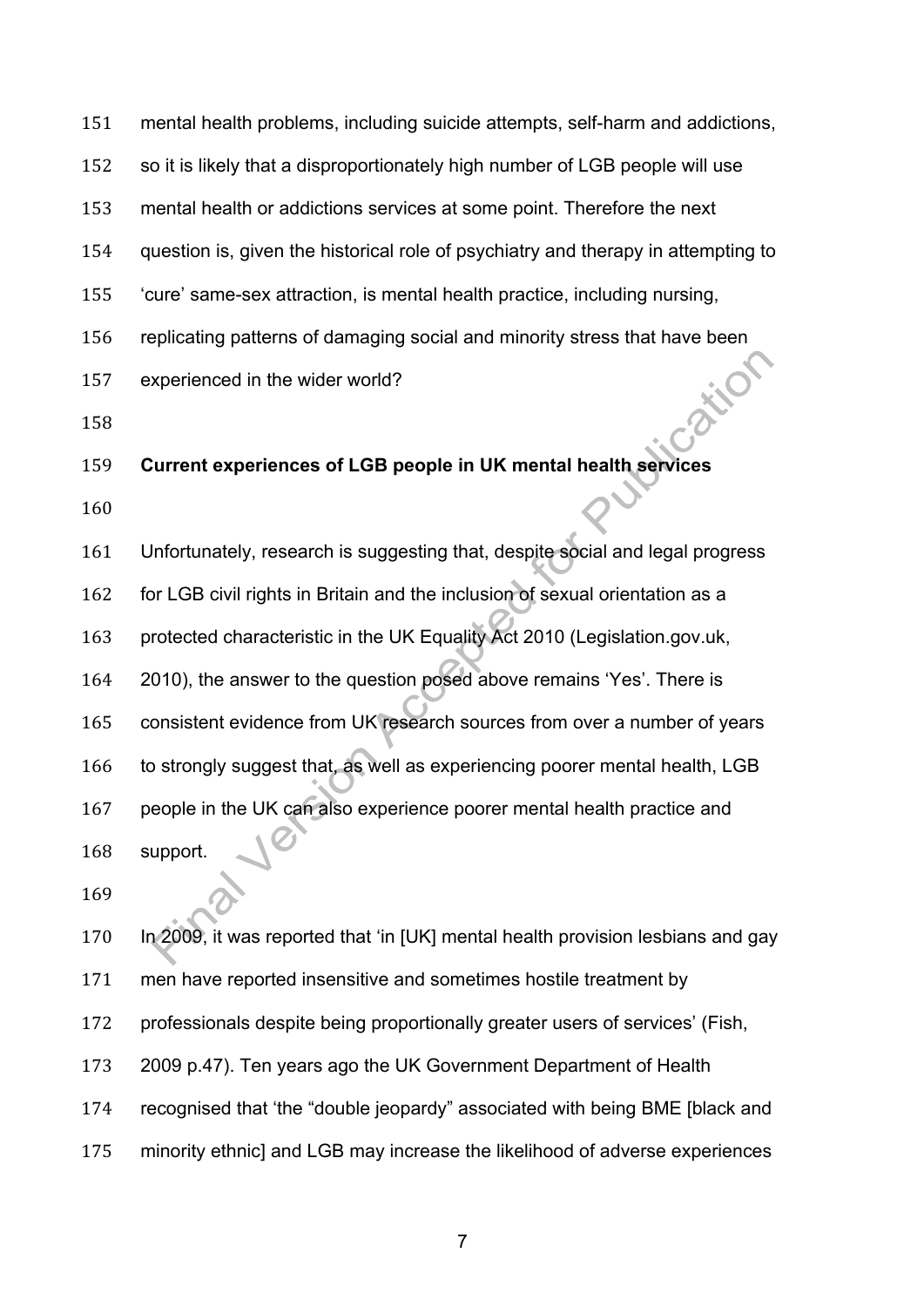in mental healthcare' (Department of Health, 2007 p.4). More recent evidence for poorer experiences of mental health care came from a very large study looking at mental health risk and resilience in LGB (and transgender) populations in England published in 2015. The researchers surveyed 2,078 people and interviewed 58, focusing their questions on risk and resilience in mental health, particularly suicide and self-harm and addictions. They found that bad experiences with mental health nurses and other practitioners could pose a risk to resilience and recovery, particularly for lesbian and bisexual women:

 'Negative reactions from professionals can limit lesbian and bisexual women's engagement with treatment and support, including causing 188 them to disengage with treatment altogether' (Nodin et al, 2015, p.6).

 Similar issues about negative staff attitudes towards LGB people emerged from a 2015 UK survey of over 3,000 people working in health and social care commissioned by the British LGBT rights charity, *Stonewall* (Somerville, 2015). In terms of assessing the health care environment for the 'minority stress' associated with poorer mental health for LGB people, the survey findings suggest that there could be risks for both LGB service users and staff. The survey found that 25% of LGB health and social care staff respondents (including nurses) in London experienced discrimination; 24% of participating patient-facing staff had heard colleagues make negative comments or use derogatory language, with 5% reporting witnessing active discrimination against LGB patients and 26% of LGB staff respondents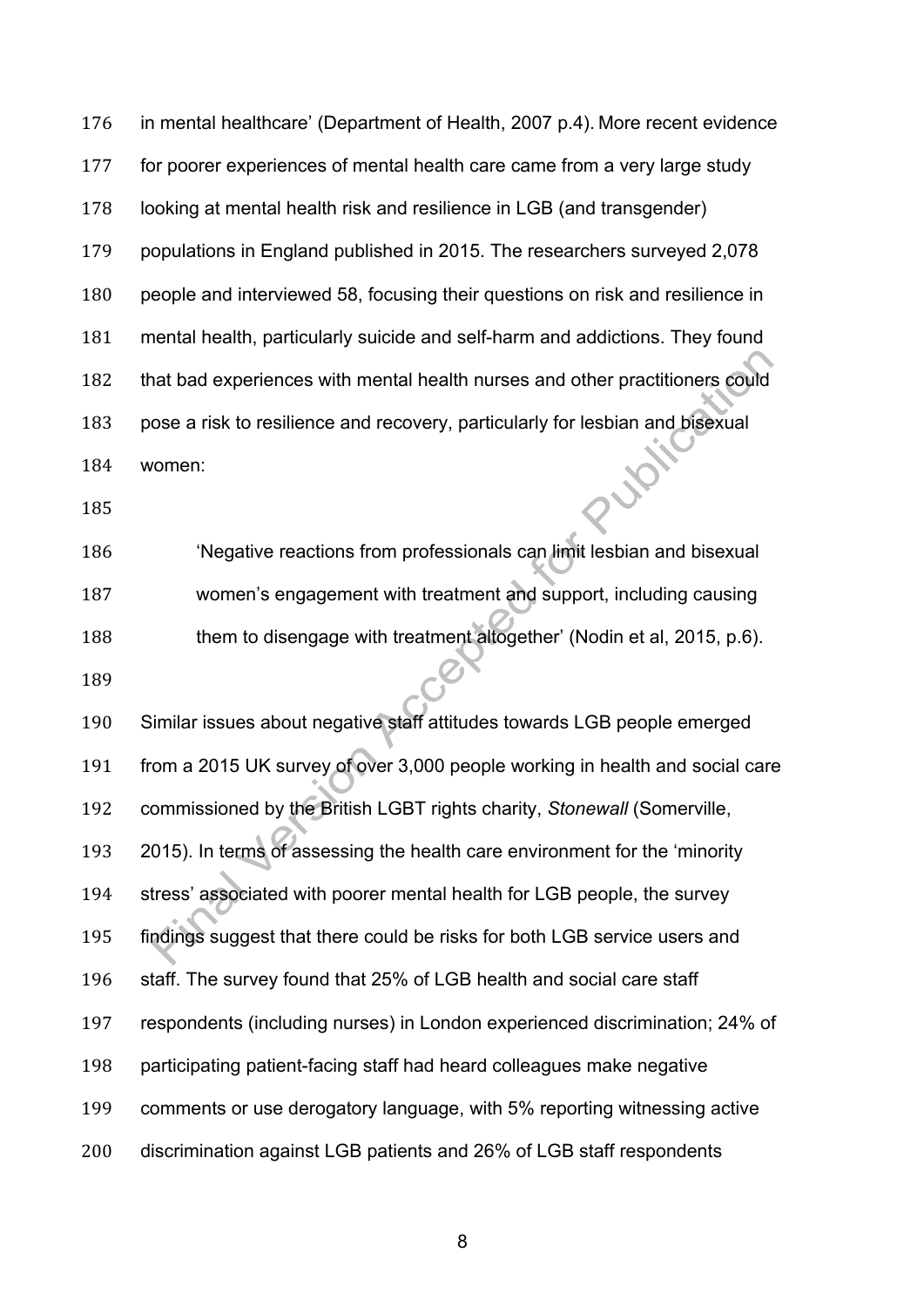201 reporting discrimination or bullying from colleagues. Over half of the health and social care practitioners surveyed said they do not consider sexual orientation to be relevant to a person's health and social care needs. In qualitative findings, Chris, a nurse working in the North West of England reported in an interview "I was told I should be hanging from a tree by a nurse from Nigeria with strong religious beliefs" (Somerville, 2015 p.10). Finally, of particular relevance to the focus on mental health and sexual orientation in  $\cdot$  $\mathcal{O}$ 208 this article, the research found that: 'One in ten [respondents]…witnessed staff within their workplace

expressing the belief that someone can be "cured" of being lesbian,

gay or bisexual' (Somerville, 2015 p.6).

 So what are some of the emerging contemporary challenges for promoting empathy, dignity, respect and equality in person-centred mental health nursing practice (RCN, 2010; NICE, 2011) that in turn supports personal mental health recovery and resilience for British LGB people?

**From medical to moral; from a sickness to a sin?**

221 The UK evidence base points to LGB people being at higher risk of certain

mental health problems and at risk of experiencing discrimination in mental

- health services (potentially, both LGB patients or services users and LGB
- nursing and other staff). There is evidence for the argument that even today,
- psychiatry and mental health nursing practice are affected by the legacy of the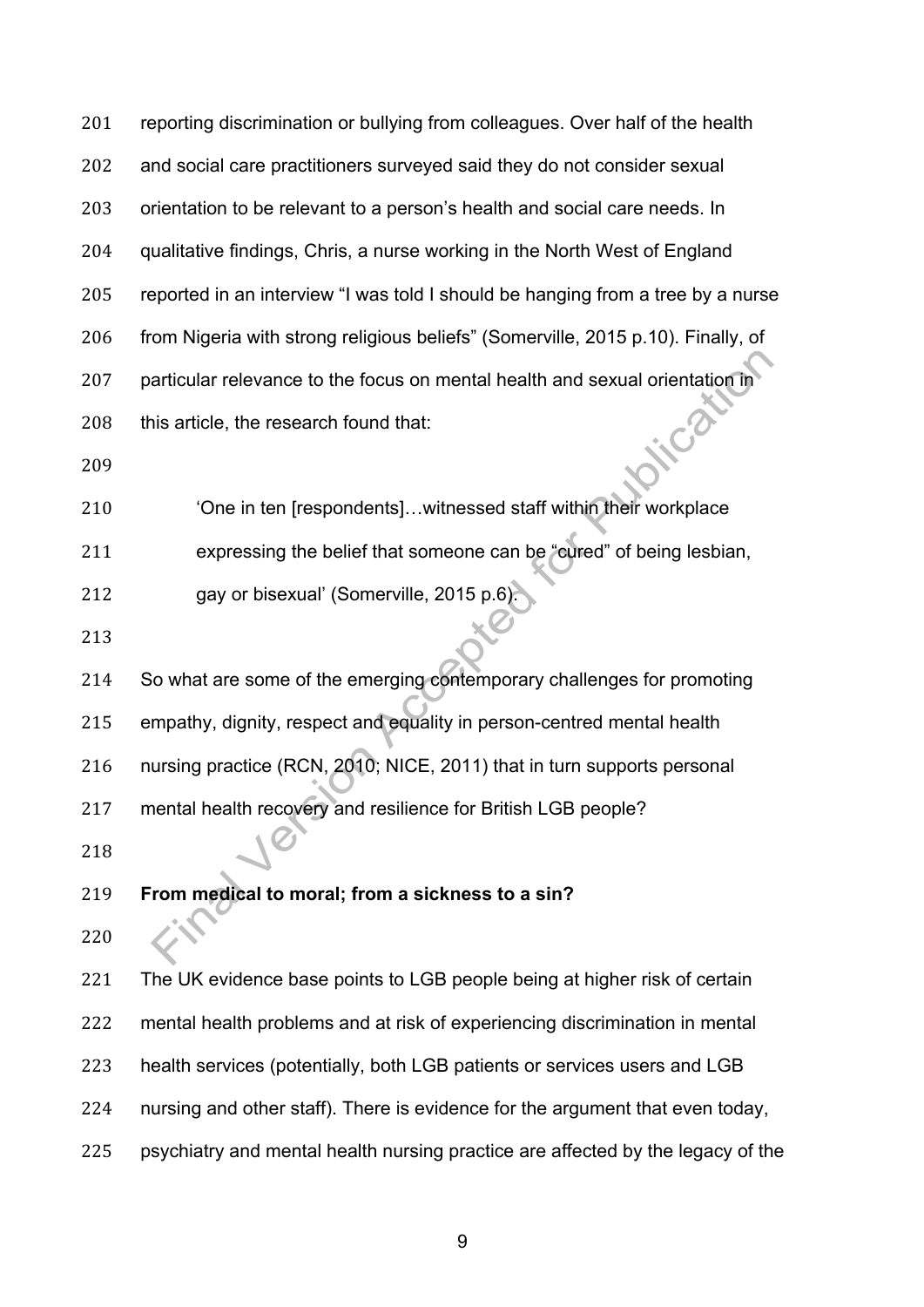pathologisation and 'treatment' of same-sex attraction as a clinical psychiatric problem to be 'cured' (Bartlett et al, 2009). Up until the 1970's treatment in NHS psychiatric hospitals often involved brutal physical interventions such as electric shock or emetic aversion therapies (King et al, 2004; Carr, 2005). Research into the history of psychiatric nursing gives a critical overview of the role of nursing in administering aversion therapy to gay men, many of whom were referred for 'treatment' via the criminal justice system when male homosexuality was illegal in England before 1967 (Dickinson, 2015; Bryce, 2016). None of the aversion therapies were evidence based, and there is no 235 proof that they were effective in the long term. However, there is evidence to show that the treatments were damaging, and had lasting negative effects on quality of life, mental wellbeing and relationships (Bartlett et al 2009; Centre

Dickinson et al, 2012).

 Aversion treatments were offered in the context of mid-twentieth century psychiatric diagnostic practice. In 1952, the first edition of the Diagnostic and Statistical Manual (DSM-1) classified same-sex attraction as a mental illness. After a highly strategic and continuous eight-year campaign by American gay liberation activists and civil rights allies, the American Psychiatric Association (APA) finally declassified homosexuality as a sickness in the 1973 DSM-II-R (Carr, 2017; Bayer, 1981). However, it was only in 1994 that the DSM-IV omitted reference to same-sex attraction as a disorder altogether and it was finally removed as a mental illness per se from the World Health Organisation (WHO) International Classification of Diseases (ICD) in 1990 (Drescher, 2015; World Health Organisation, 1992). Despite this, the pathologisation of same-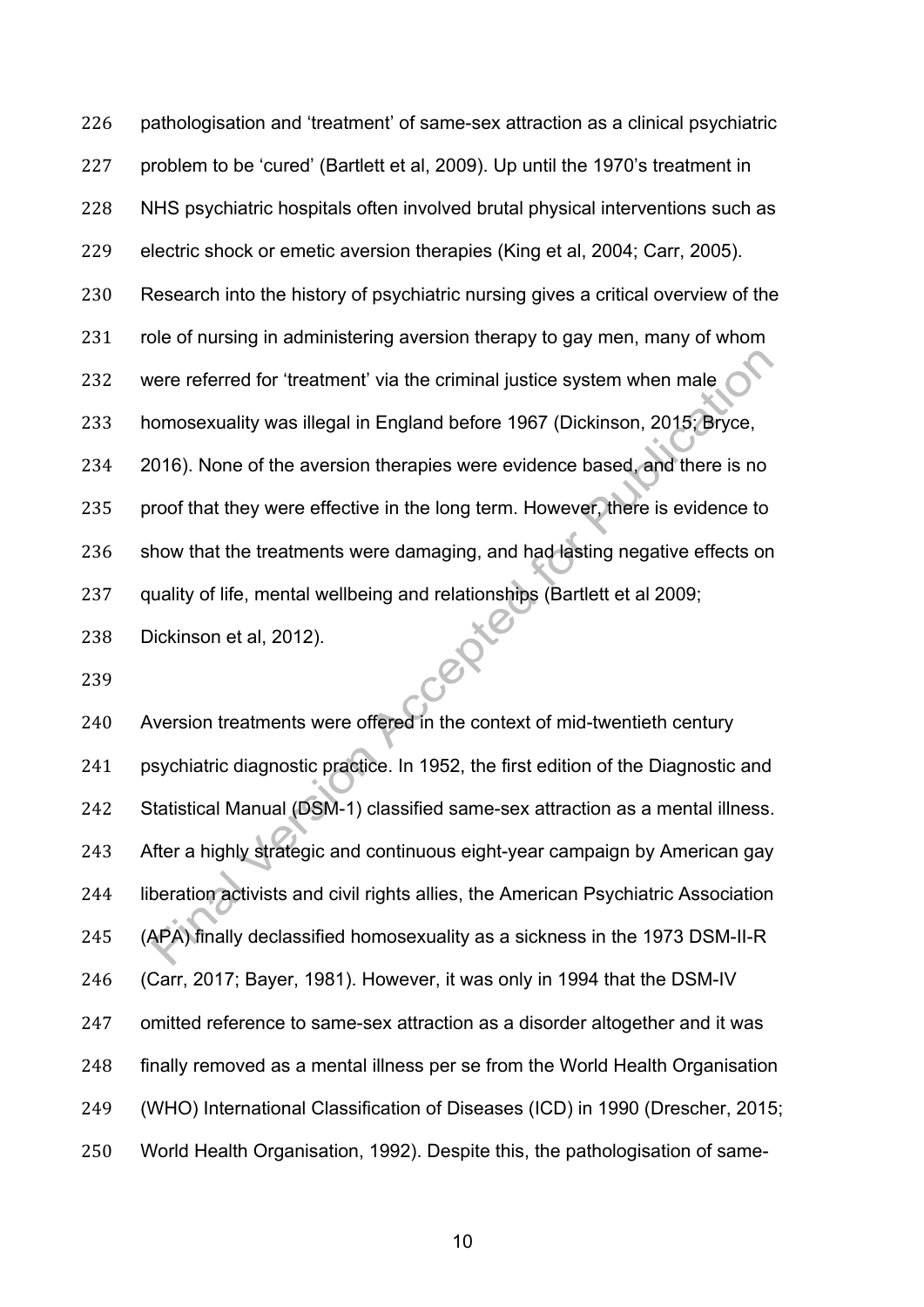sex attraction and gender non-conformity continues in the form of the WHO ICD-10 'F66' disorders relating to sexual orientation and gender identity which still allow for the possibility of pathologisation depending on individual clinician (including their personal or religious beliefs) or dominant social and moral culture or legal frameworks of the particular country. Outlining some of the social, moral and legal issues in their country, the authors of a paper on contemporary LGB rights and psychiatry in India note that 'religious and social orthodoxy and patriarchy complicate the issues in many conservative and tradition-bound countries' (Sathyanarayana Rao et al, 2016 p. 242). An example of how religion functions with psychiatry to address homosexuality outside the Western Christian paradigm can be found in Sabry & Vohra (2013) who explore the role of Islam in the management of 'psychiatric disorders'. They classify homosexuality as a psychiatric disorder and advise that 'in Islam homosexuality is considered "sinful"…Homosexuality degrades a person and the family structure and hence the society' (Sabry & Vohra, 2013 p. 212).

 Homosexuality is still illegal in 79 countries, with laws in 10 countries providing for the death penalty (see: ILGA, 2016). The WHO review committee for ICD-11 2017-18 has concluded that:

'From a human rights perspective, the F66 categories selectively target

individuals with gender non-conformity or a same-sex orientation

without apparent justification' (Cochran et al, 2014 p.676).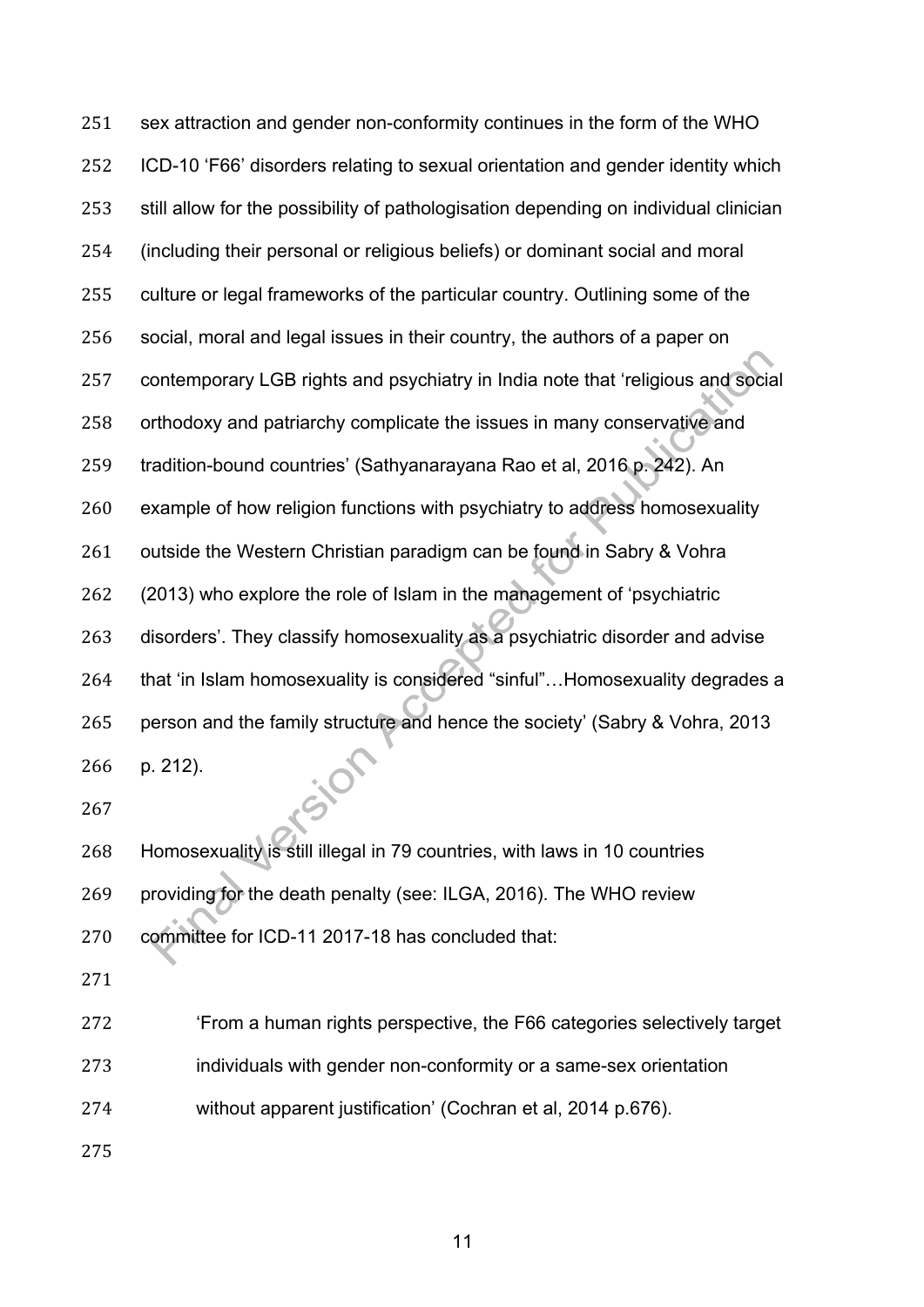However any recommendations for changes to the ICD-11 must be ratified by health ministers from the 194 WHO member states, including those where homosexuality is illegal or could be subject to imprisonment or capital punishment. The challenge is exemplified by an event in February 2016, when the Indonesian Psychiatric Association (IPA) classified homosexuality as a 281 mental disorder, a move directly challenged by the APA in a letter to the<br>282 President of the IPA:<br>283 President of the IPA:

 'With all due respect to you and to the Indonesian people, we advise that classifying homosexuality and gender expression as intrinsically disordered will only lead to coercive "treatments" and violence against 287 those who pose no harm to society and cannot change who they are' (Binder & Levin, 2016).

 As the research shows, the pathologisation of homosexuality and idea that LGB people can be cured of same sex attraction influenced UK mental health and psychiatric practice for a long time, and arguably continues to do so today. In 2009, a UK survey of 1328 practitioners (psychiatrists, psychologists, therapists and counsellors) concluded that

 '…treatments to change sexual orientation do not appear to have become completely a thing of the past. Guidelines on appropriate approaches to clients who are confused or upset about same-sex desires could be useful as a reliance on clinicians' inherent attitudes may still leave the door open to discrimination, which in gays and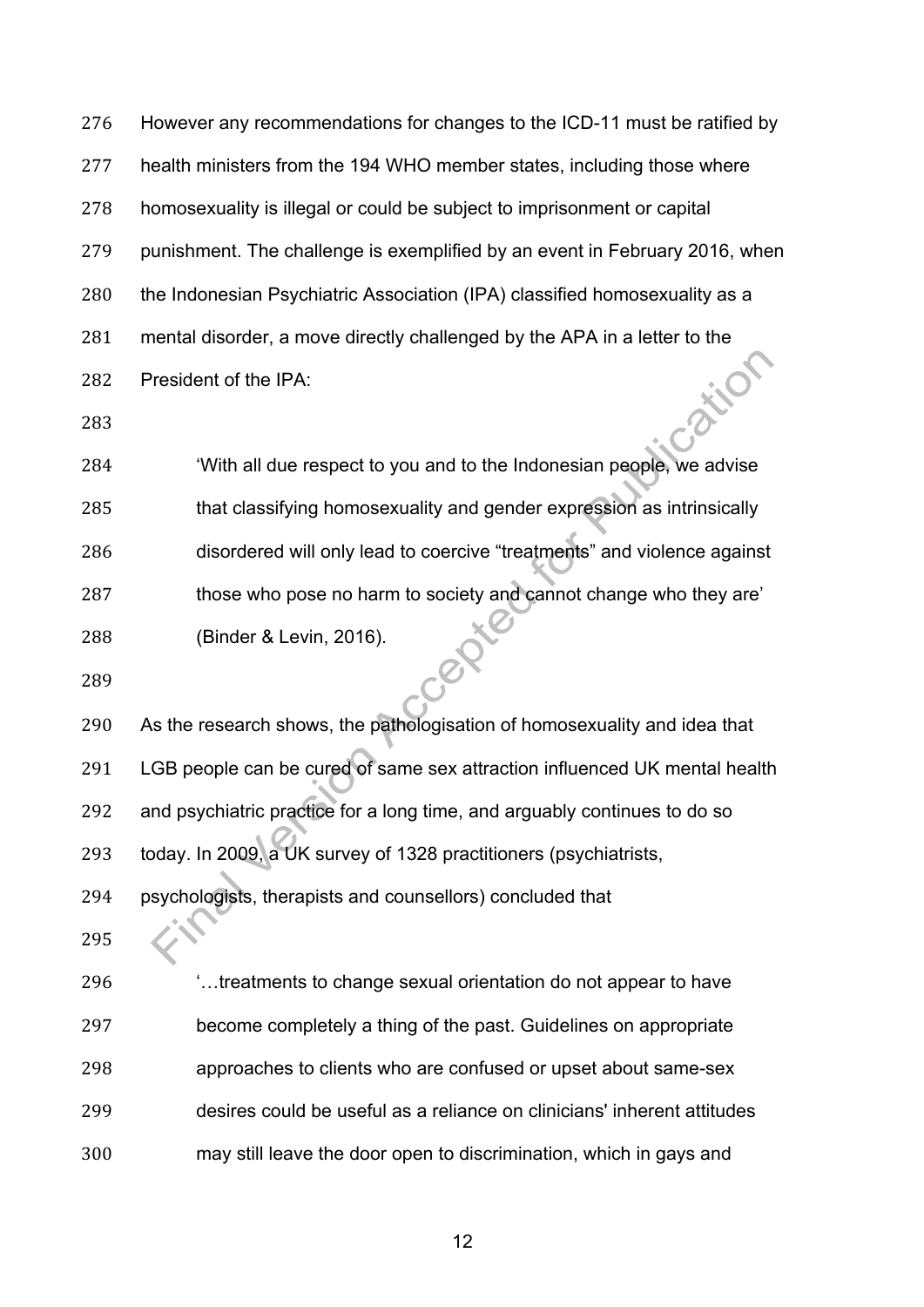lesbians is itself linked with psychological distress' (Bartlett et al 2009, p.1).

 Despite the fact that the 'gay cure' concept appears to have shifted in mainstream Western psychiatry, it appears that a new moral and religious dimension could be emerging in mental health practice – that homosexuality is a 'sin' and can be cured in the context of mental health services, particularly with 'reparative' talking therapy. In what could be called a 'post-psychiatric' context for same-sex attracted people in Britain, are we seeing a return to the search for a 'cure' with religious connotations and a return to the association of mental health with moral control (Szasz, 1974)? Reflecting on the shift from the scientific-medical to the religio-moral in US after the depathologisation of homosexuality, Drescher (2015) argues that 'debates about homosexuality gradually shifted away from medicine and psychiatry and into the moral and political realms as religious, governmental, military, media, and educational institutions were deprived of medical or scientific rationalization for discrimination' (Drescher, 2015 p.572). Further, and with specific reference to mental health practice, it has been argued that

 'despite a long history of viewing homosexuality as pathological and in need of change, the majority of mental health professions have, during the past 30 years, adopted statements that have depathologised lesbian, gay, and bisexual individuals. However, concurrent with these advances has been a rise in religious and therapeutic approaches to sexual reorientation (conversion or "reparative") therapies' (Morrow &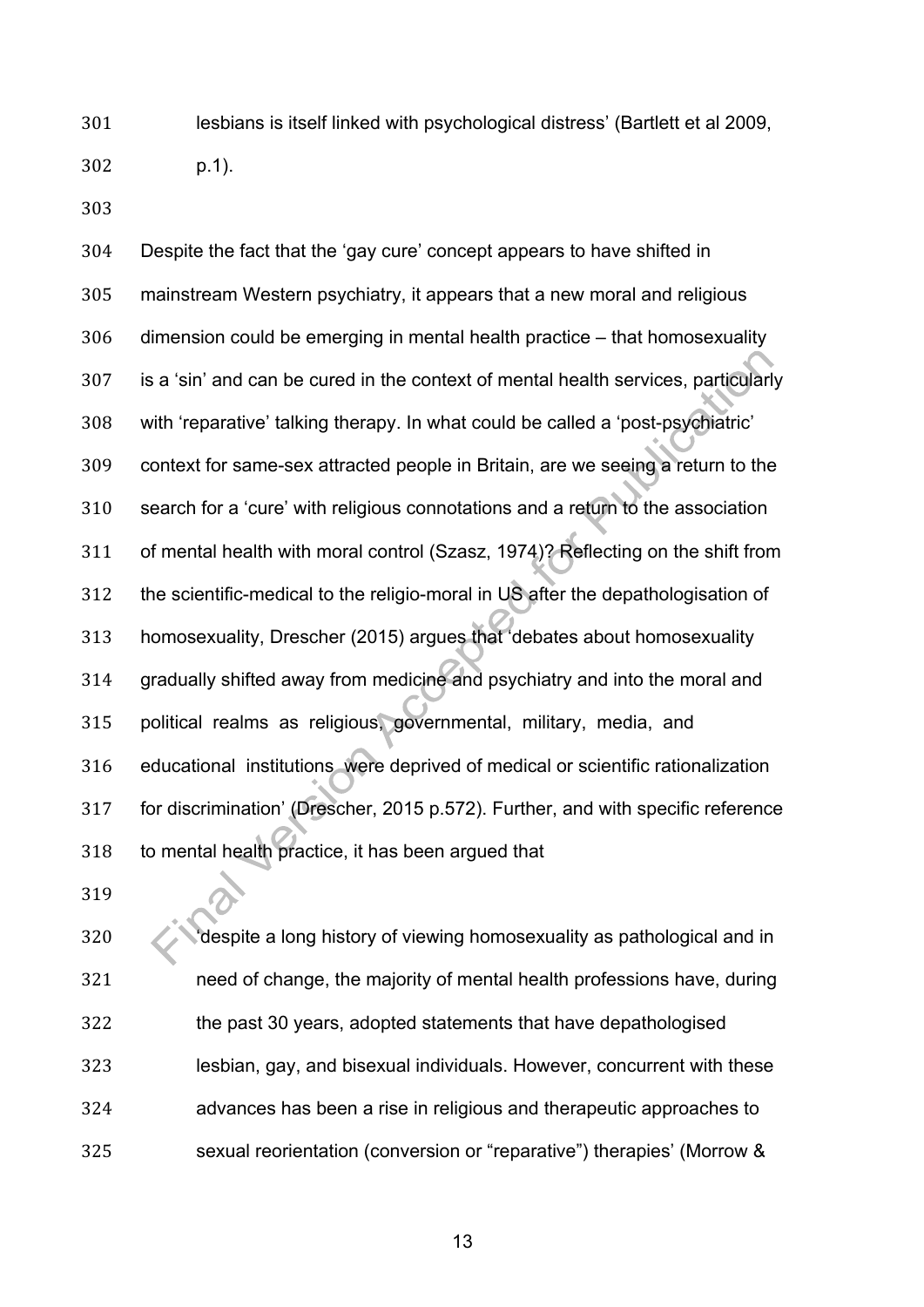Beckstead, 2004, p.641).

| 328 | An example from the UK came in 2014 when the Core Issues Trust (CORE),           |
|-----|----------------------------------------------------------------------------------|
| 329 | a Christian-based gay cure organisation, lost its legal case to promote the      |
| 330 | message "Not Gay! Ex-Gay, Post-Gay and Proud. Get over it!" in response to       |
| 331 | the LGBT rights charity Stonewall's "Some people are gay. Get over it!" bus      |
| 332 | advertising campaign. The Trust offers clinicians advice on treating clients     |
| 333 | who experience 'unwanted' same-sex attraction, and their position is explicitly  |
| 334 | religious in nature, with the organisational vision stating that 'CORE seeks to  |
| 335 | provide support for relationally and sexually damaged and wounded adults         |
| 336 | who seek wholeness, and desire to walk in obedience to the Gospel of             |
| 337 | Christand promotes the idea that change is possible' (CORE, 2014). Similar       |
| 338 | 'ex-gay movement' campaigns are well documented in the US, prompting             |
| 339 | organisations like the American Psychological Association and associated         |
| 340 | bodies to publish evidence-based educational primers about sexual                |
| 341 | orientation (Just The Facts Coalition, 2008).                                    |
| 342 |                                                                                  |
| 343 | There is a question to be raised about whether 'gay cures' like 'conversion' or  |
| 344 | 'reparative' therapy are moving from a clinical towards a religious              |
| 345 | underpinning; and if so, does this have potential implications for mental health |
| 346 | nursing practice in the UK and elsewhere?                                        |
| 347 |                                                                                  |
| 348 | Legal frameworks, case law and professional nursing standards:                   |

**Ensuring equal treatment and inclusion of LGB people in UK mental** 

**health services**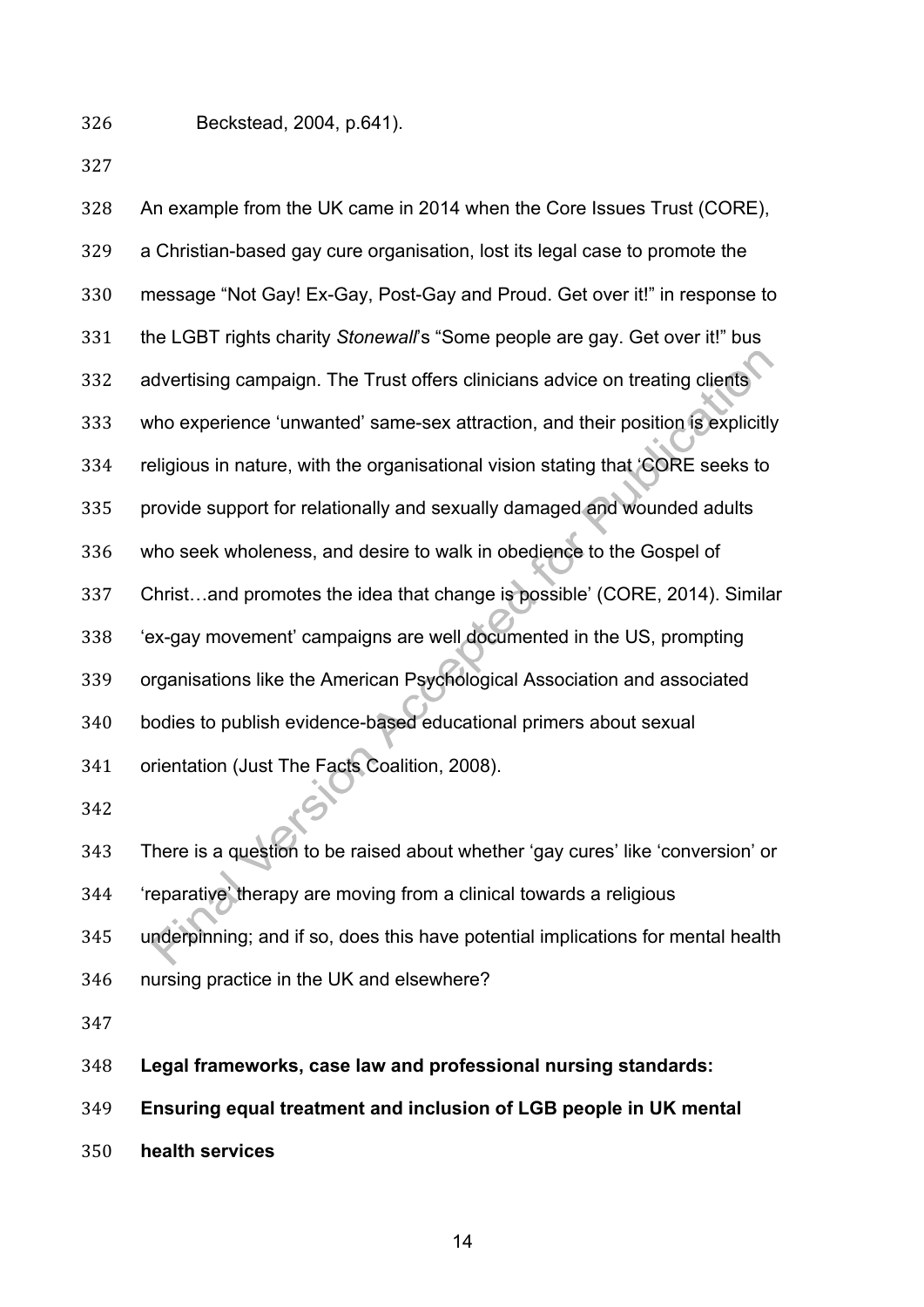| In the UK context, there is legislation, case law, as well as professional         |
|------------------------------------------------------------------------------------|
| practice standards and codes of conduct and National Health Service (NHS)          |
| or organisational policies to prevent discrimination and unequal treatment of      |
| LGB people in mental health services. However, it still seems difficult to         |
| address situations when the personal moral or religious views of mental            |
| health staff compromise professional practice and the ability to provide equal     |
| treatment to LGB people. This has been highlighted for medical, nursing,           |
| health and social care teaching in a number of English Higher Education            |
| Institutions in research where 'the evidence presented suggests that LGBT          |
| content teaching is often challenged at various points in its delivery', including |
| challenges with 'balancing curriculum with cultural differences', explicitly       |
| religion and belief (Davy et al, 2015 p.1). A respondent to this research          |
| reported that:                                                                     |
|                                                                                    |

 'We've had problems in the past where people are not coming for multiple sessions because of their beliefs, you know (laughs). I don't want to come along to this session because it's not consistent with my beliefs [...] You know and we try and get around that by talking all the **time about how in the module we're are not going to change your**  beliefs, but are just trying to make you recognize that it's ok to hold beliefs, but as a doctor you can't let those beliefs affect your [provision of] care. If you've got issues with gay people then now is the time to find ways of dealing with that' (Susan, Health Studies lecturer, in Davy et al, 2015 p.151).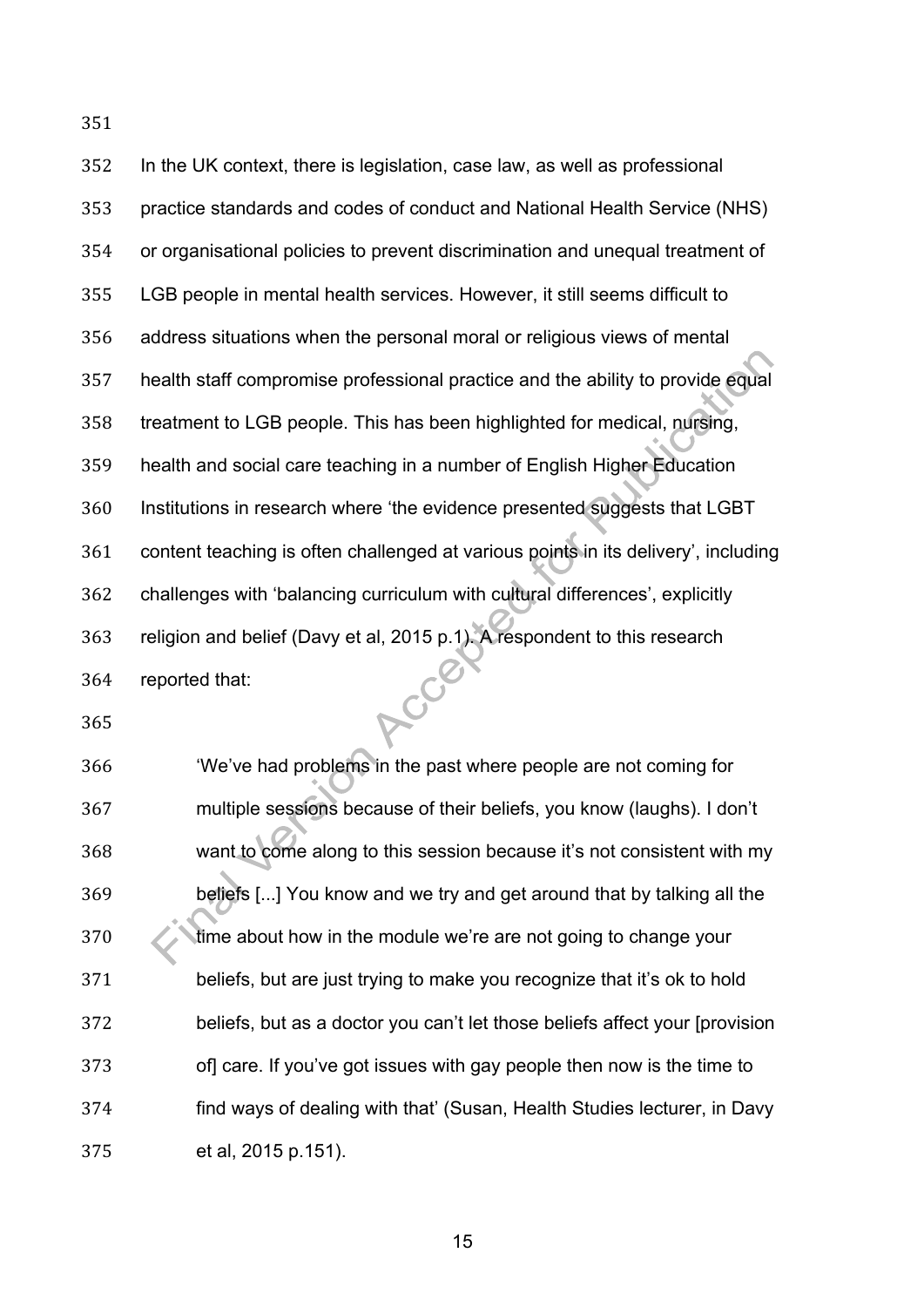| 377 | This theme is also emerging in a forthcoming study by the authors on barriers  |
|-----|--------------------------------------------------------------------------------|
| 378 | and facilitators to LGB and Trans* health and social care curriculum inclusion |
| 379 | in English Higher Education Institutions, where one nurse educator reported    |
| 380 | that they 'have become increasingly concerned by aspects of religious          |
| 381 | fundamentalism that create oppressionsand resistance to engage in              |
| 382 | consideration of how this applies to professional practice' (Health and social |
| 383 | care educator in Carr & Pezzella, forthcoming).                                |
| 384 |                                                                                |
| 385 | The remarks from the research respondent above highlights the need to          |
| 386 | enforce the UK Nursing and Midwifery Council (NMC) Code of Conduct             |
| 387 | (NMC, 2015) to which registered nurses must adhere. To be able to register     |
| 388 | to practice in the UK, nurses have to follow this Code, which should ensure    |
| 389 | best practice with LGB people:                                                 |
|     |                                                                                |
| 390 | 'Act with honesty and integrity at all times, treating people fairly and       |
| 391 | without discrimination, bullying or harassment;                                |
| 392 | be aware at all times of how your behaviour can affect and influence           |
| 393 | the behaviour of other people;                                                 |
| 394 | keep to the laws of the country in which you are practising;                   |
| 395 | treat people in a way that does not take advantage of their vulnerability      |
| 396 | or cause them upset or distress;                                               |
| 397 | stay objective and have clear professional boundaries at all times with        |
| 398 | people in your care (including those who have been in your care in the         |
| 399 | past), their families and carers' (NMC, 2015 p.17).                            |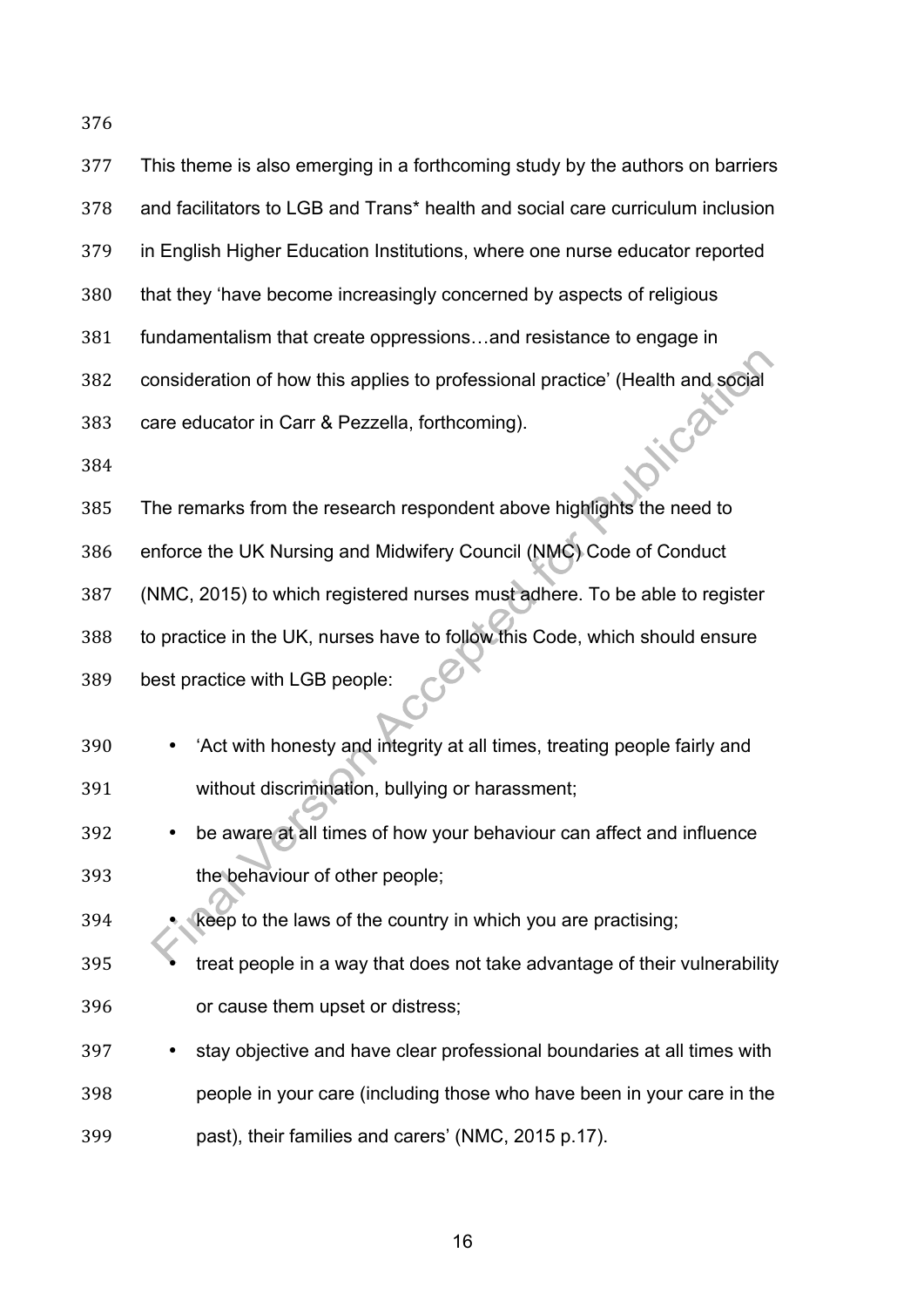The NMC (2015) are very clear that:

 'UK nurses and midwives must act in line with the Code, whether they are providing direct care to individuals, groups or communities or bringing their professional knowledge to bear on nursing and midwifery practice in other roles, such as leadership, education or research. While you can interpret the values and principles set out in the Code in a range of different practice settings, they are *not negotiable or discretionary*' (NMC, 2015 p.1) (italics, the authors').

 The UK Equality Act 2010 (Legislation.gov.uk, 2010) includes both sexual orientation and religion and belief as 'protected characteristics' and this has 410 lead to the establishment of case law regarding the provision of public services to LGB people in the implementation of the act. This case law almost exclusively deals with public sector staff who, because of the professed religious beliefs, refused to provide services to lesbian or gay clients. Two of the most prominent are *Ladele v London Borough of Islington* [2009] EWCA Civ. 1357 (see also: *Ladele v London Borough of Islington* [2009] ICR 387) and *McFarlane v Relate Avon Ltd* [2010] EWCA Civ.880*.* In both cases the claimants refused to carry out their duties to people in same-sex relationships because they claimed it conflicted with their Christian beliefs and were dismissed by their employers for doing so. The court held that both employers had policies to promote equal treatment and were pursuing the legitimate aim of securing that equal treatment for lesbian and gay clients.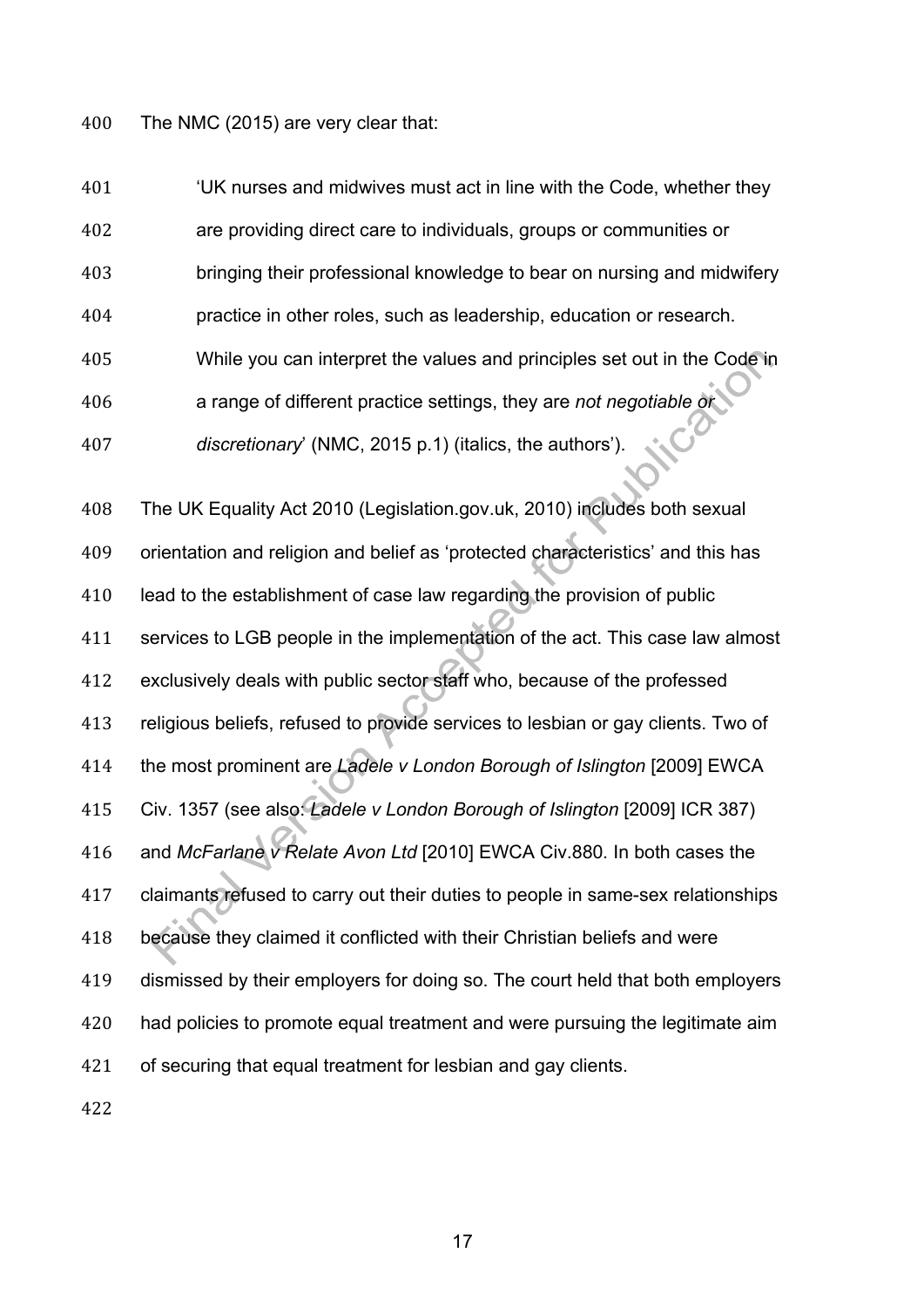The court's decision indicates that employers need to strike a fair balance

between religious beliefs and the requirements of the workplace. A legal

summary of the workplace implications concluded that:

 'The court's decision indicates that employers should accommodate an employee's expression of their religious beliefs in the workplace as long as it is reasonable and does not impact on the rights of others'  $\mathcal{C}^{\delta}$ (Norton Rose Fulbright LLP, 2013).

 Therefore in the cases of Ladele and McFarlane, the employers were not disciplining an employee for their beliefs, but rather for an inappropriate manifestation of those beliefs in the workplace that resulted in discriminatory behaviour in the course of carrying out their professional duties. Maintaining this balance has been further clarified by the Equality and Human Rights Commission (EHRC) for England and Wales (EHRC, 2016). The Commission recently issued guidance on the legal frameworks and case law regarding religion and belief, following claims that there should be 'reasonable accommodations' (Evans, 2015) made for people who wished to discriminate against others with protected characteristics in the workplace or in the course of their duties on the grounds of their religion or belief. They are very clear that:

 'Individual employees should not be permitted to opt out of performing part of their contractual work duties due to religion or belief where this would have a potential detrimental or discriminatory impact on others'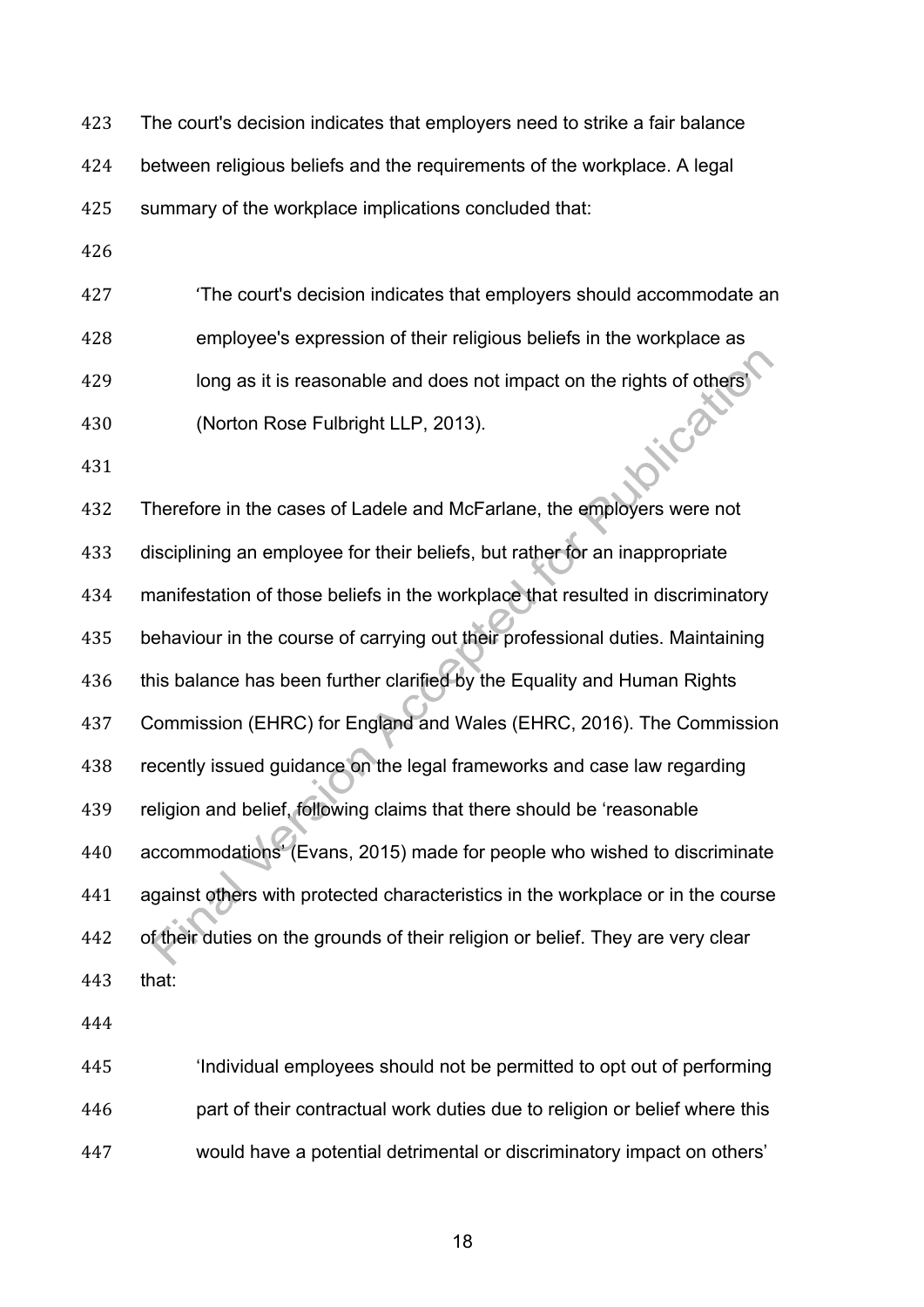| 450 | In terms of legal frameworks, case law and professional standards, it is         |
|-----|----------------------------------------------------------------------------------|
| 451 | becoming increasingly clear that, in a mental health context, a mental health    |
| 452 | nurse registered to practice in the UK must not manifest their religion and      |
| 453 | belief in a way that discriminates against or has a negative impact on LGB       |
| 454 | service users or patients. Nor can they use the protected characteristic of      |
| 455 | religion and belief to 'opt out' of working with LGB people. This legal point is |
| 456 | underpinned for nursing by the UK NMC Code of Conduct being 'non-                |
| 457 | negotiable' (NMC, 2015).                                                         |
| 458 |                                                                                  |
| 459 | LGB mental health nursing care in the UK: a composite, fictional 'worst          |
| 460 | case' scenario?                                                                  |
| 461 |                                                                                  |
| 462 | Despite the research, legislation, case law and codes of professional conduct    |
| 463 | discussed here, there are still qualified, accredited and registered nurses      |
| 464 | working in the UK may pose a risk to LGB people using mental health              |
| 465 | services. To consolidate the main issues, a fictional, composite practice        |
| 466 | scenario is given below. While the scenario is extreme and unlikely to happen    |
| 467 | in a single incident, it is based on the teaching experiences of the authors and |
| 468 | their colleagues, research and third party practitioner or service user accounts |
| 469 | shared with them.                                                                |
| 470 | A woman who is experiencing a mental health crisis, is assessed for possible     |

*admission to hospital under the Mental Health Act 1983. Her primary carer* 

*and nearest relative is her legal female spouse, as they were married in*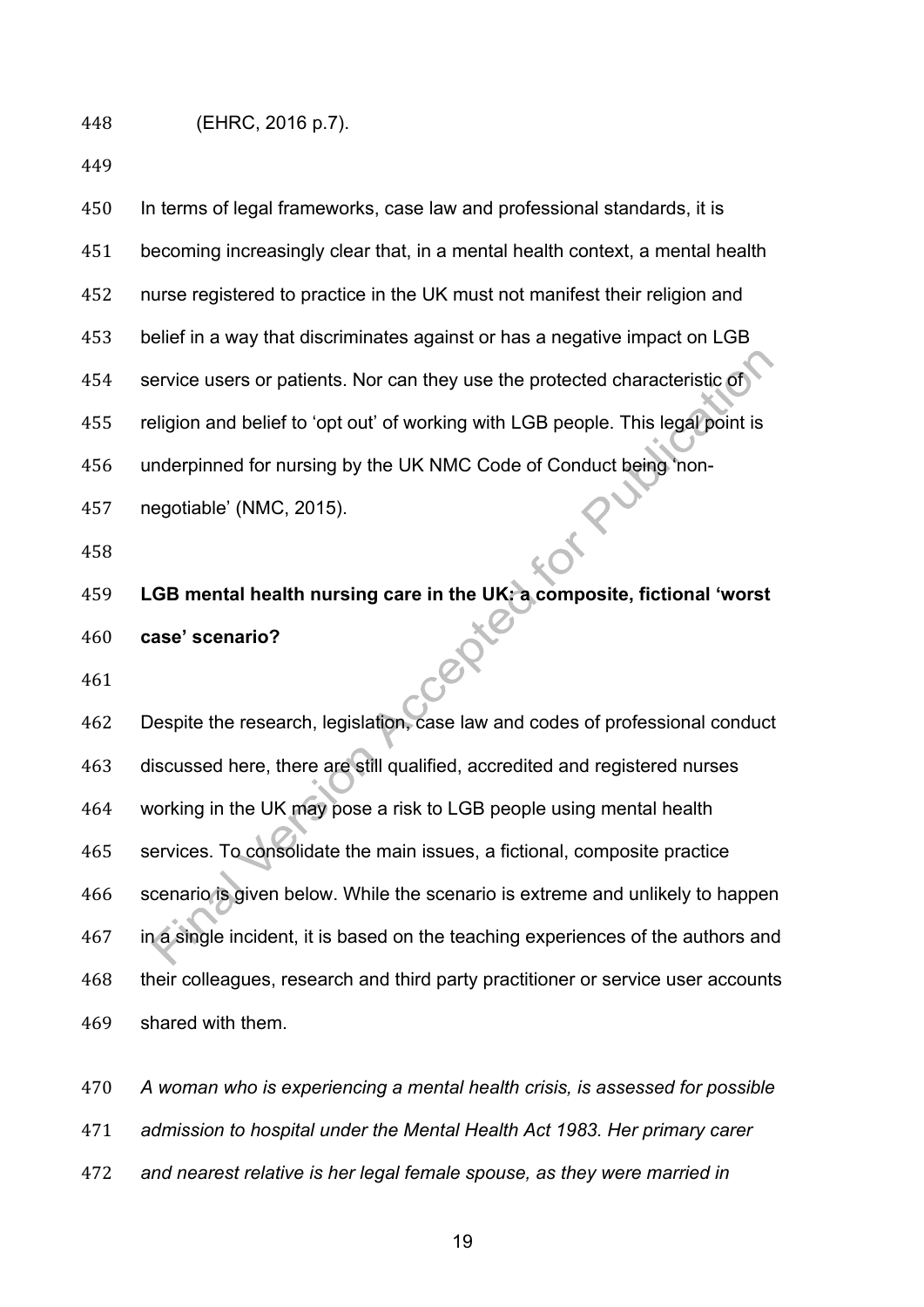*accordance with the Marriage (Same Sex Couples) Act 2013. The 'nearest relative' is a legal entity recognised in s.26 of the Mental Health Act 1983, and a person's spouse is the first individual on the list of recognised nearest relatives in the Act. The sexual orientation of the woman and her female spouse is protected under the Equality Act 2010 and therefore they must be treated equally. They are seen by a registered mental health nurse who must adhere to the NMC Code of Conduct which should ensure the woman and her female spouse are treated with equality, dignity and respect in the context of person centred practice, as also determined by NICE guidelines (NICE, 2011). The nurse trained and qualified at a UK university. The nurse tells them that, despite what it says in the Mental Health Act 1983,* 

 *she cannot recognise the woman's legal female spouse as her nearest relative, as her faith prohibits same-sex marriage. When challenged by the woman's spouse, the nurse tells them that 'people are not born homosexual or lesbian, it's their CHOICE. The word of God, the Holy Bible states clearly this is SIN! So does the Jewish Torah and the Islamic Qur'an'1 . The nurse then asserts that her culture and beliefs are protected by law, which means she is exempt from working with people who she regards as offensive and sinful. She says she is therefore entitled to pass the woman and her female spouse onto another colleague whose faith does not prevent them from working with a same-sex couple.* 

*In her assessment of the woman's mental health, the nurse then suggests* 

*that her distress is because of her sinful sexual orientation and that she* 

Direct practitioner quote from Somerville, 2015.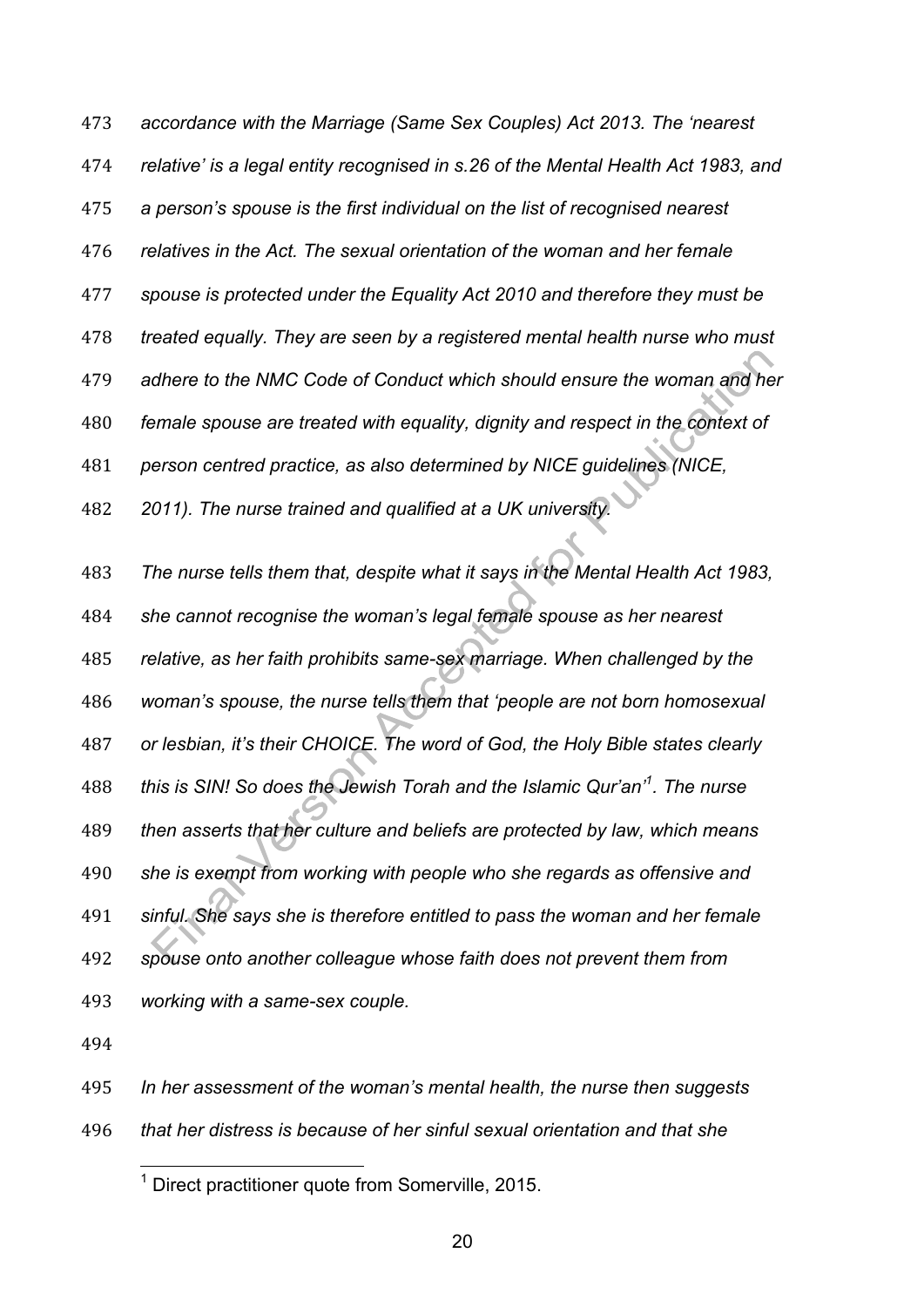- *should seek the help of a religious therapist who can cure her and make her*
- *become heterosexual. The nurse offers her the details of a counsellor from*
- *her church and says she will pray that the woman be delivered from her sin.*

#### **Conclusion**

 So, how can we prevent even elements of this extreme fictional scenario from happening in mental health nursing practice, or address overt or subtle instances of staff discrimination against LGB people using mental health services, justified by religion or belief? This paper has set out the specific legal framework and professional codes of conduct for UK, but there will be similar equality and diversity policy and legislation established for mental health practice in most Western countries with developed equality policies and healthcare systems.

 In general, it is important to remember that LGB people have a higher risk of experiencing mental health problems but also have a higher risk of experiencing discrimination in mainstream mental health services: 'these elevated levels of psychiatric problems in non-heterosexual people are very worrying and call not only for a response by professionals in primary care and mental health services but also efforts at prevention' (Chakraborty et al, 2011). The culture of discrimination outlined in this paper is partly due to the historical legacy of the pathologisation and treatment same-sex attraction in psychiatric practice. Although same sex attraction is no longer classified as a mental disorder per se, this does not prevent therapists from offering 'conversion therapy' or mental health practitioners with particular religious beliefs from discriminating against LGB people. The consensus statement on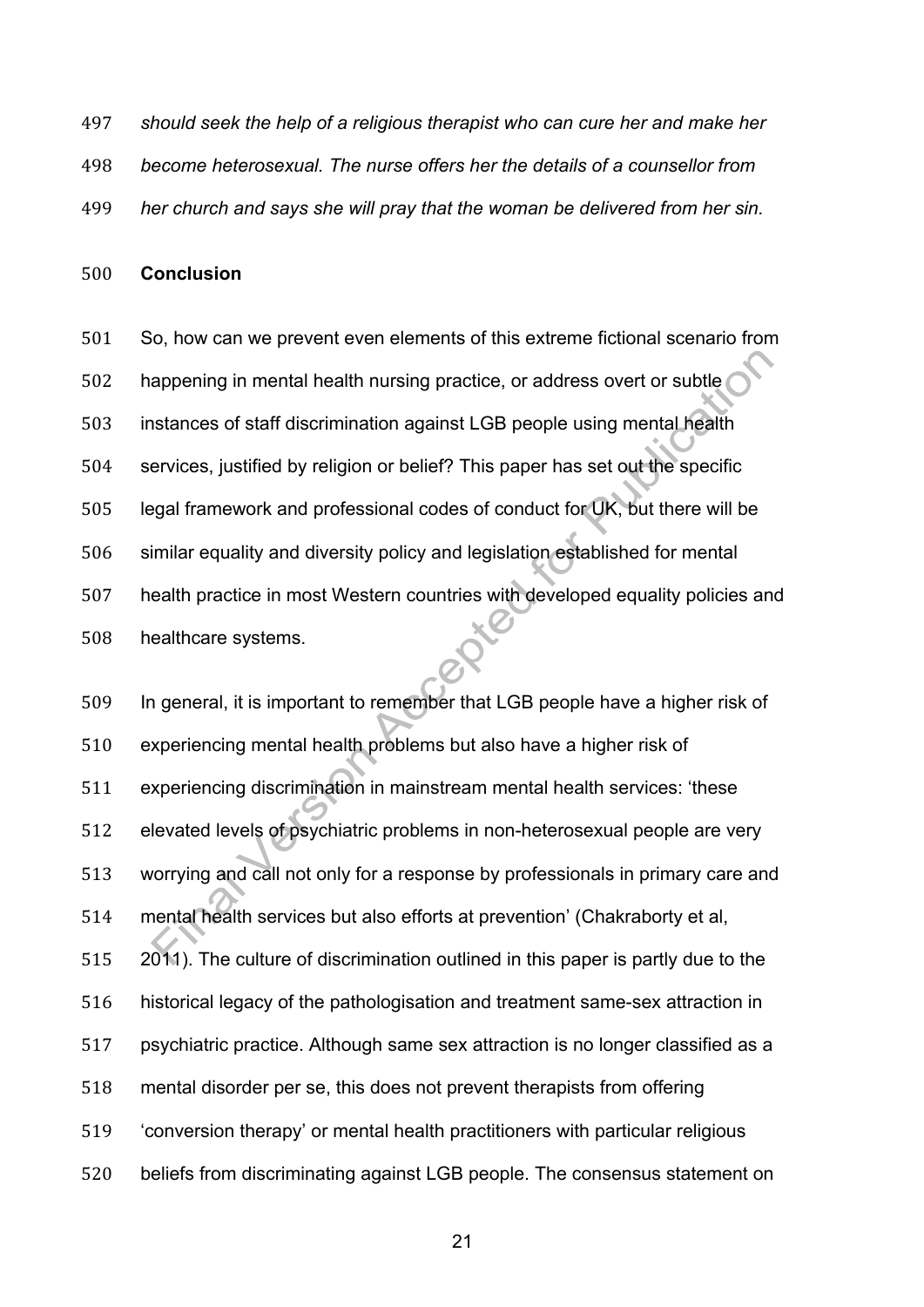conversion therapy commissioned by the UK Department of Health provides a clear and internationally transferable message that it is unethical and wrong to offer 'a treatment for which there is no illness' (UK Council for Psychotherapy, 2014).

 In the UK there are clear legal frameworks, case law and professional nursing standards and codes of conduct that must be enforced to ensure the equal treatment of LGB people in mental health services. The NMC Code (2015) and the Equality Act 2010 (Legislation.gov.uk, 2010) already provide positive protection for LGB people, but those responsible for education, professional conduct and care quality must have the courage and commitment to enforce it. All responsible parties in nursing student recruitment, education and training; professional and registration bodies (like the UK NMC and the Royal College of Nursing [RCN]), representative organisations such as trades unions, as well as the NHS and other mental health provider organisations must be confident to use the available legal frameworks and professional codes to challenge discriminatory behaviour against LGB people by mental health nurses and other staff where ever it occurs – in the classroom, ward or community – even if this is justified by reference to religion or belief. LGB awareness is important for health and nursing education and requires investment in time, imaginative teaching methods and resources, as well as opportunities to practice what is learned supervision.

 Compassion, courage and cultural competence are at the heart of nursing and mental health nurse practice must reflect this for all patients and service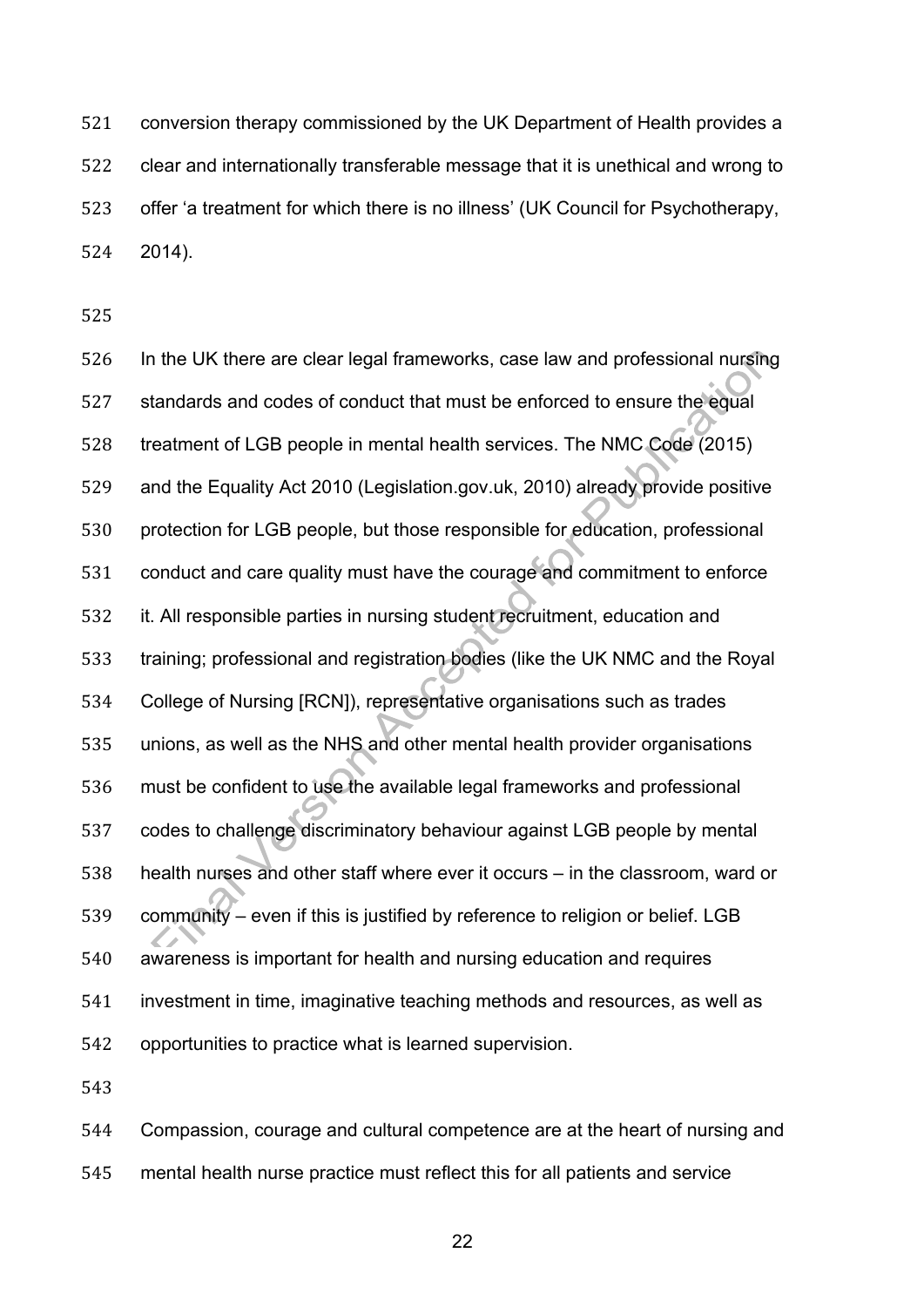users, even where there is conflict with practitioner personal religious beliefs (Papadopoulos et al, 2016). The conclusion of the study of nurses who had administered aversion therapy for same-sex attraction in the UK NHS remains highly relevant for mental health nurses everywhere:

 'Nurses need to ensure that their interventions have a sound evidence base and that they constantly reflect on the moral and value base of their practice and the influence that science and societal norms can have on changing views of what is considered "acceptable practice"' oted Form (Dickinson et al, 2012 p.1345).

**References**

Just The Facts Coalition (2008) *Just the Facts about Sexual Orientation and* 

*Youth: A Primer for Principals, Educators and School Personnel* Washington

DC: American Psychological Association

Bartlett, A., Smith, G., King, M. (2009) The response of mental health

professionals to clients seeking help to change or redirect same-sex sexual

orientation *BMC Psychiatry 9* (11) doi: 10.1186/1471-244X-9-11.

Bayer, R. (1981) *Homosexuality and American Psychiatry: The Politics of* 

*Diagnosis* Princeton, NJ: Princeton University Press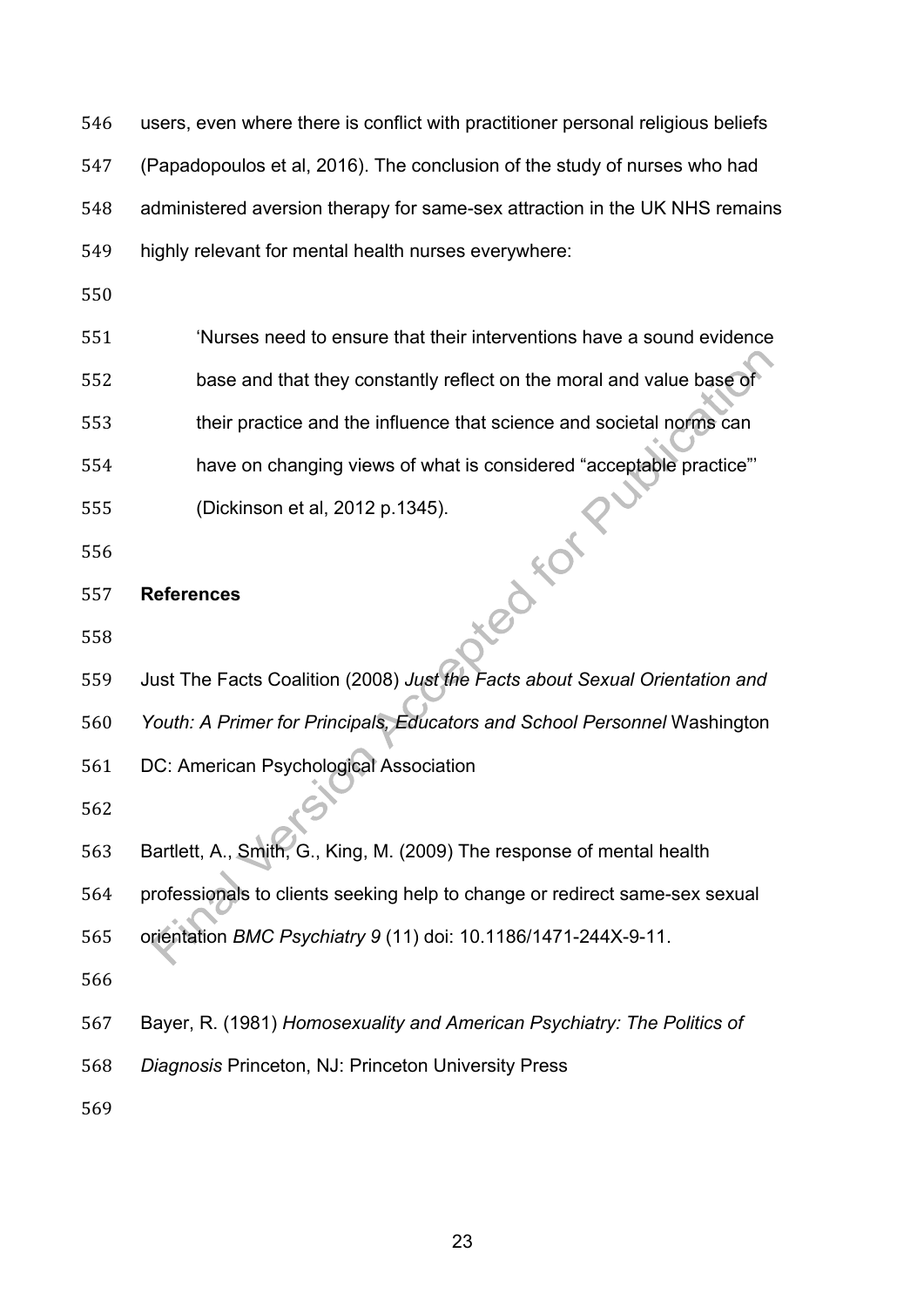- Binder, R. & Levin, S. (2016) *Letter to Dr. Tun Kurniasih Bastaman*
- *Indonesian Psychiatric Association*, March 8th 2016 Arlington: APA
- 
- Bryce, C. (2016) Tommy Dickinson, 'Curing Queers': Mental Nurses and their
- Patients, 1935-74. *The British Society for Literature and Science* Available at:
- http://www.bsls.ac.uk/reviews/modern-and-contemporary/tommy-dickinson-
- 576 curing-queers-mental-nurses-and-their-patients-1935-74/ (Accessed:<br>577 29/12/2016)<br>578
- 29/12/2016)
- 
- Carr, S. & Pezzella, A. (forthcoming) Lesbian, gay, bisexual and trans\* (LGB
- and T) Health and Social Care Curriculum Inclusion in England: Survey
- Findings.
- 
- Carr S (2005) 'The sickness label infected everything we said': lesbian and
- gay perspectives on mental distress in Tew J (ed.) *Social perspectives in*
- *mental health* London: Jessica Kingsley pp168-183
- 
- Carr, S. (2017) Homosexuality, psychiatry and 'diagnostic politics':
- Madness and gay liberation *Asylum: An International Magazine for*
- *Democratic Psychiatry* (in press)
- 
- Chakraborty, A., McManus, S., Brugha, T.S., Bebbington, P., King, M. (2011)
- Mental health of the non-heterosexual population of England *The British*
- *Journal of Psychiatry 198* (2) pp.143-148 doi: 10.1192/bjp.bp.110.082271
-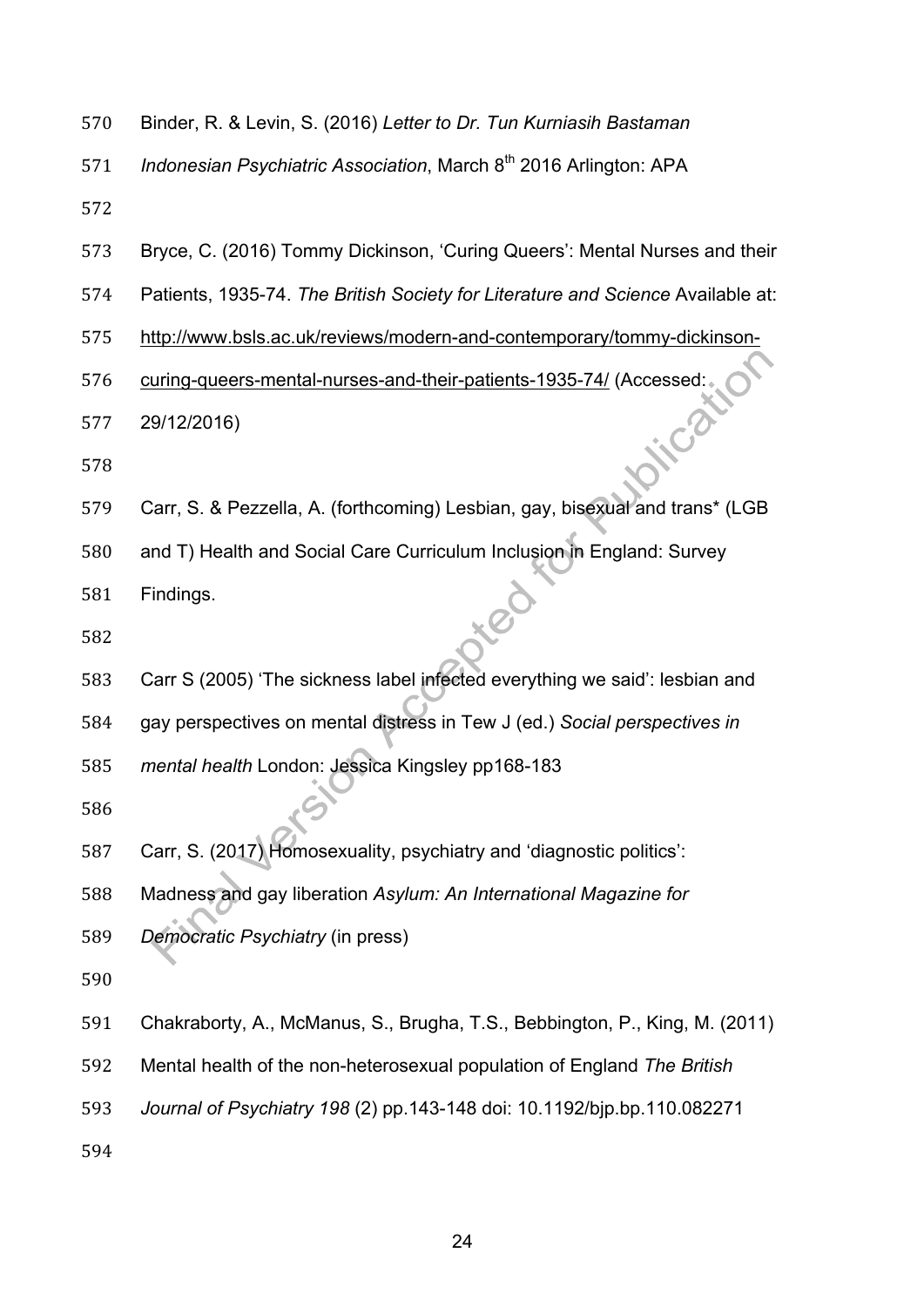- Cochran, S.D., Drescher, J., Kismodi, E. et al (2014) Proposed declassication
- of disease categories related to sexual orientation in the International
- Statistical Classication of Diseases and Related Health Problems (ICD-11)
- *Bulletin of the World Health Organisation 92* pp.672–679 doi:
- http://dx.doi.org/10.2471/BLT.14.135541
- 
- CORE (2014) Vision and Ethics, *Core Issues Trust*. Available at:
- http://www.core-issues.org/vision-and-ethics (Accessed: 29/12/2016)
- 
- Davy, Z., Amsler, S., & Duncombe, K. (2015). Facilitating LGBT Medical,
- Health and Social Care Content in Higher Education Teaching *Qualitative*
- *Research in Education, 4* (2) pp.134-163. doi:10.17583/qre.2015.1210
- 
- Department of Health (2007) *Briefing 12: Lesbian, gay and bisexual (LGB)*
- *people from Black and minority ethnic communities*. London: Department of
- Health.
- 
- Dickinson, T., Cook, M., Playle, J. & Hallett, C. (2012) 'Queer' treatments:
- giving a voice to former patients who received treatments for their 'sexual
- deviations' *Journal of Clinical Nursing, 21* (9-10) pp.1345-1354.
- 
- Dickinson, T. (2015) *Curing Queers': Mental Nurses and their Patients, 1935-*
- *74* Manchester: Manchester University Press
-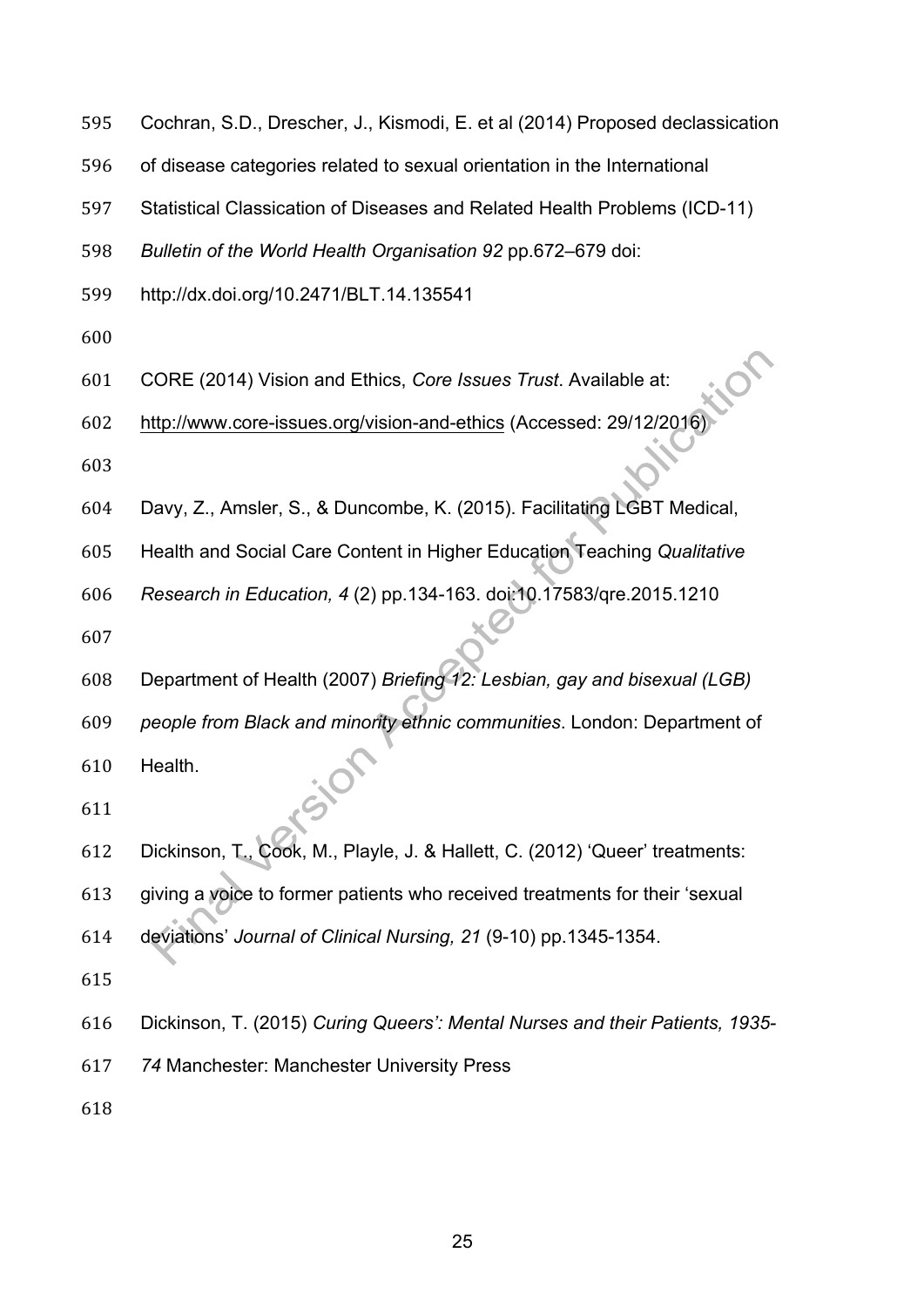- Drescher, J (2015) Out of DSM: Depathologising Homosexuality *Behavioural*
- *Sciences 5* pp.565-575.
- 
- EHRC (2016) *Religion or belief: Is the law working?* London: EHRC
- 
- Evans, S. (2015) The unreasonableness of 'reasonable accommodation'
- 625 National Secular Society Blogs & Opinion Friday 16<sup>th</sup> October 2015. Available
- at: http://www.secularism.org.uk/blog/2015/10/the-unreasonableness-of-
- reasonable-accommodation (Accessed: 29/12/2016)
- 
- Fish J (2009) Invisible no more? Including lesbian, gay and bisexual people in
- social work and social care, *Practice 21* (1) pp. 47-64
- 
- ILGA (2016) Sexual orientation laws in the world Overview, June 2016.
- *International lesbian, gay, bisexual, trans and intersex association*. [online]
- Available at:
- http://ilga.org/downloads/03\_ILGA\_WorldMap\_ENGLISH\_Overview\_May2016
- .pdf [Accessed: 29/12/2016]
- 
- King M, Smith G & Bartlett (2004) Treatments of Homosexuality in Britain
- since the 1950s an oral history: the experience of professionals *British*
- *Medical Journal 328* (7437) 429.
- 
- Legislation.gov.uk. (2010). *Equality Act 2010*. [online] Available at:
- http://www.legislation.gov.uk/ukpga/2010/15/contents [Accessed: 24/04/2017].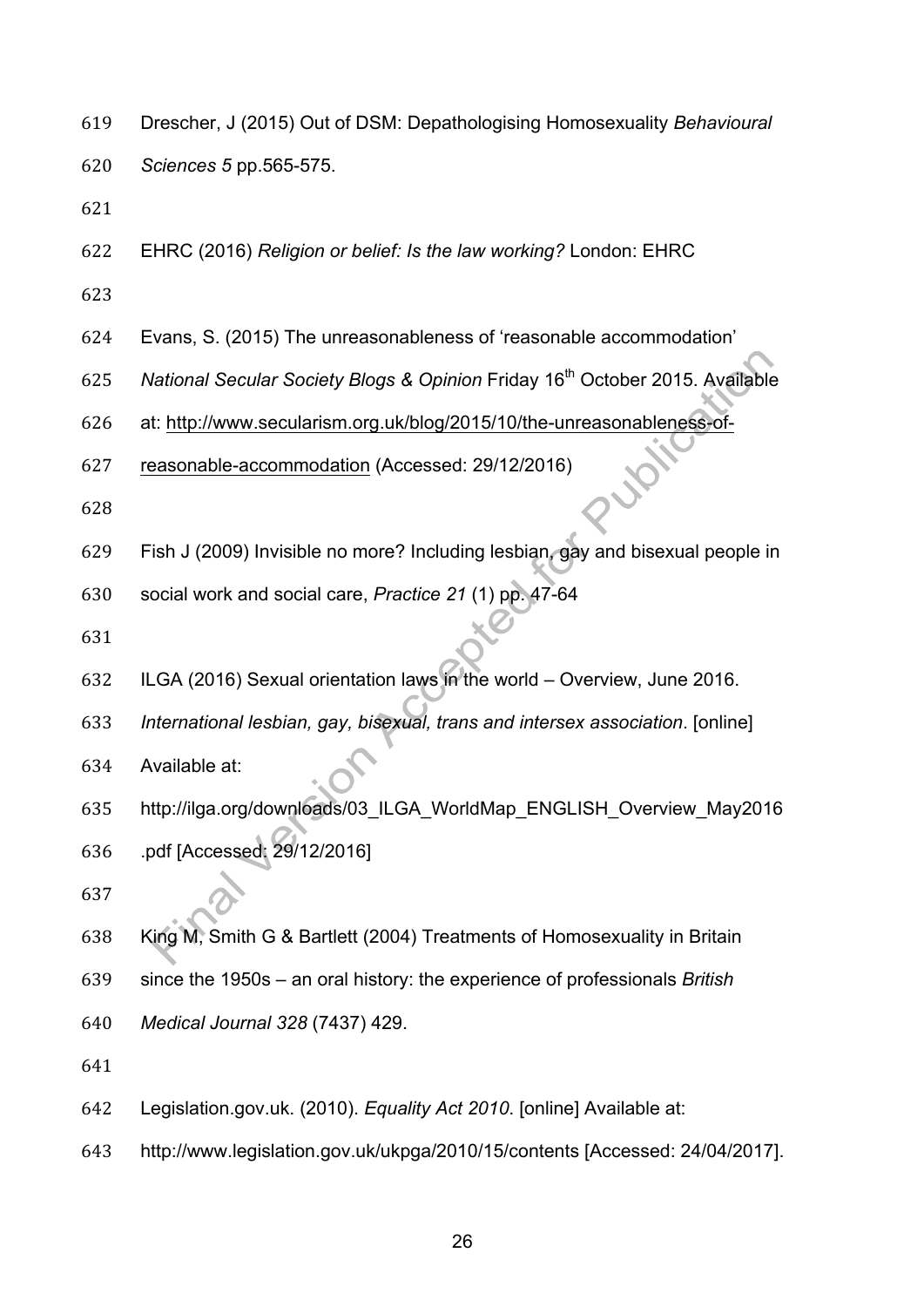- Legislation.gov.uk (2013) Marriage (Same Sex Couples) Act 2013 [online]
- Available at:
- http://www.legislation.gov.uk/ukpga/2013/30/contents/enacted/data.htm
- [Accessed: 24/04/2017]
- 
- Mays, V & Cochran, S (2001) Mental health correlates of perceived
- discrimination among lesbian, gay and bisexual adults in the United States
- *American Journal of Public Health 91* (11) pp.1869-1876.
- 
- Meads C, Pennant M, McManus J & Bayliss S (2009) *A Systematic Review of*
- *UK Research on Lesbian, Gay, Bisexual and Transgender Health.*
- Birmingham: Unit of Public Health, Epidemiology & Biostatistics, West
- Midlands Health Technology Assessment Group. Available at:
- http://www.wmhtac.bham.ac.uk/postersx/LGBTHealth.pdf (Accessed:
- 29/12/2016)
- 
- Meyer, I. (2003) Prejudice, Social Stress, and Mental Health in Lesbian, Gay,
- and Bisexual Populations: Conceptual Issues and Research Evidence
- *Psychological Bulletin 129* (5) pp.674–697.
- 
- Morrow, S. & Beckstead, A. (2004) Conversion Therapies for Same-Sex
- Attracted Clients in Religious Conflict: Context, Predisposing Factors,
- Experiences, and Implications for Therapy *The Counseling Psychologist 32*
- (5) pp.641-650 doi: 10.1177/0011000004268877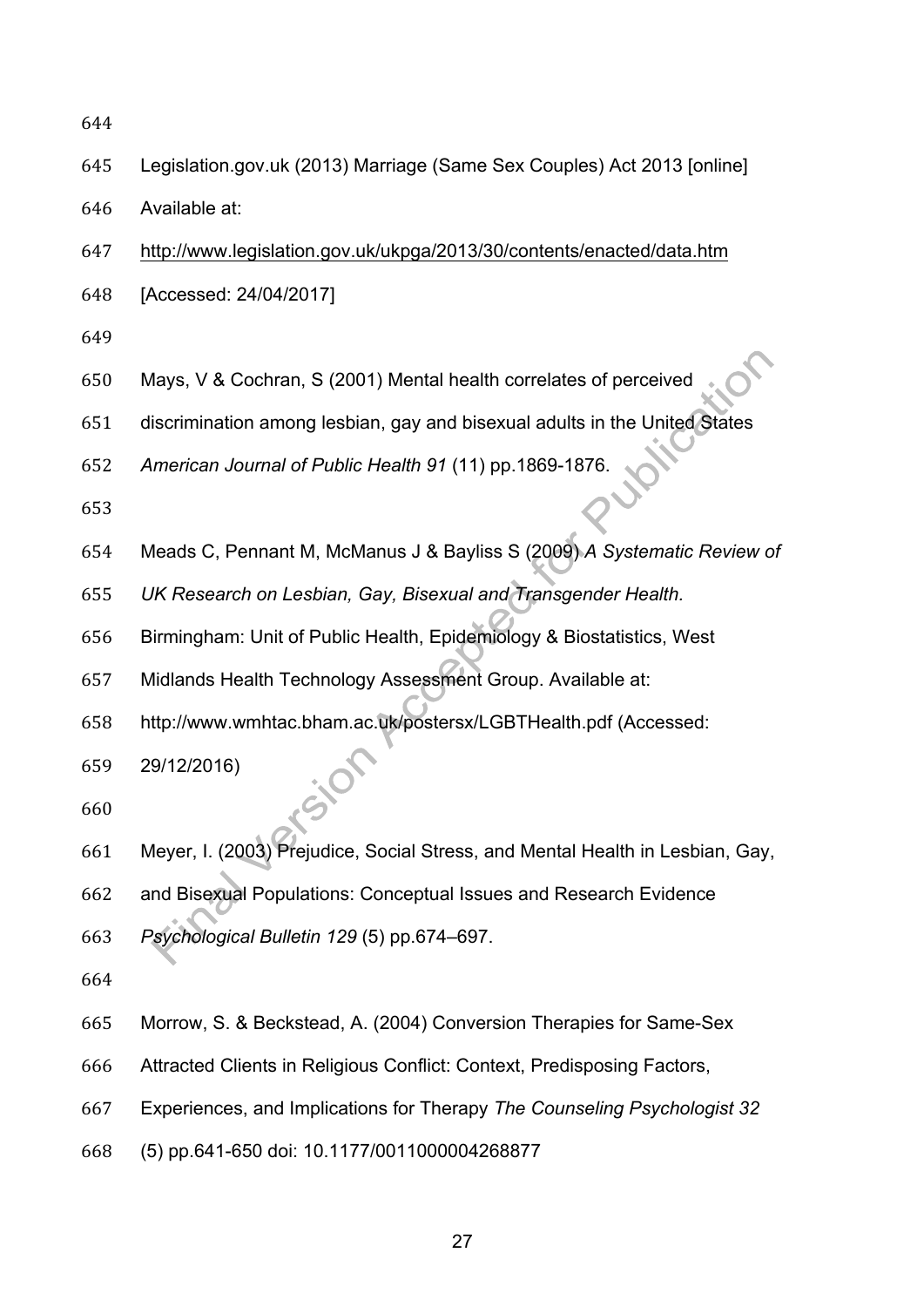- NICE (2011) *Clinical guideline 136: Service user experience in adult mental*
- *health: improving the experience of care for people using adult NHS mental*
- *health services* London: NICE
- 
- NMC (2015) *The Code: Professional standards of practice and behaviour for*
- *nurses and midwives* London: NMC

- Nodin, N., Peel, E., Tyler, A. & Rivers, R. (2015) *The RaRE Research Report:*
- *LGB&T mental health – risk and resilience explored* London: PACE
- 
- Norton Rose Fulbright LLP (2013) Religious beliefs and equality in the
- workplace *Norton Rose Fulbright*. Available at:
- http://www.nortonrosefulbright.com/knowledge/publications/74286/religious-
- beliefs-and-equality-in-the-workplace (Accessed: 29/12/2016)
- 
- Papadopoulos, I., Shea, S., Taylor, G., Pezzella, A. & Foley, L. (2016)
- Developing tools to promote culturally competent compassion, courage, and
- intercultural communication in healthcare *Journal of Compassionate Health*
- *Care 63* (2) DOI: 10.1186/s40639-016-0019-6
- 
- RCN (2010) Principles of nursing practice *Royal College of Nursing*. Available
- at: https://www.rcn.org.uk/professional-development/principles-of-nursing-
- practice (Accessed: 29/12/2016)
-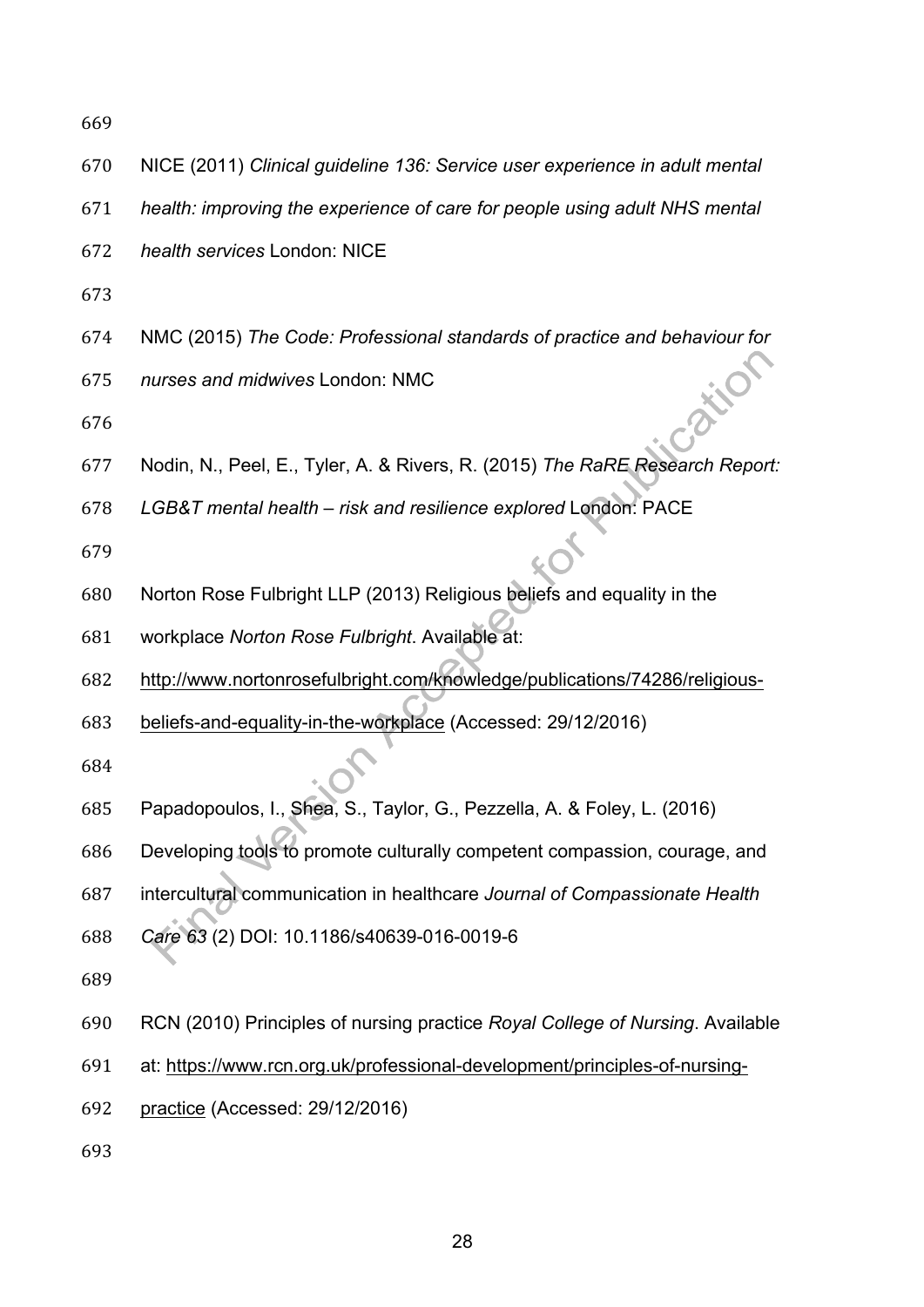Sabry, M & Vohra, A (2013) Role of Islam in the management of psychiatric

disorders *Indian Journal of Psychiatry 55 (Suppl.2)* pp. S205-S214.

- 
- Sathyanarayana Rao, T., Prasad Rao, G., Raju, M., Saha, G. & Jacod, K.
- (2016) Gay rights, psychiatric fraternity and India *Indian Journal of Psychiatry*
- *58 (3)* pp.241-243.
- 
- Semlyen, J., King, M., Varney, J. & Hagger-Johnson, G. (2016) Sexual
- orientation and symptoms of common mental disorder or low wellbeing:
- combined meta-analysis of 12 UK population health surveys *BMC Psychiatry*
- *16* (67) doi: 10.1186/s12888-016-0767-z
- 
- Somerville, C. (2015) *Unhealthy Attitudes: The treatment of LGBT people*

*within health and social care services* London: Stonewall

- 
- Szasz, T. (1974) *The Second Sin* New York: Doubleday
- 
- UK Council for Psychotherapy (2014) *Conversion therapy consensus*
- *statement* London: UK Council for Psychotherapy
- 
- World Health Organization (1992) *The ICD-10 classification of mental and*
- *behavioural disorders: Clinical descriptions and diagnostic guidelines* Geneva:
- World Health Organization.
- 
- **Funding**